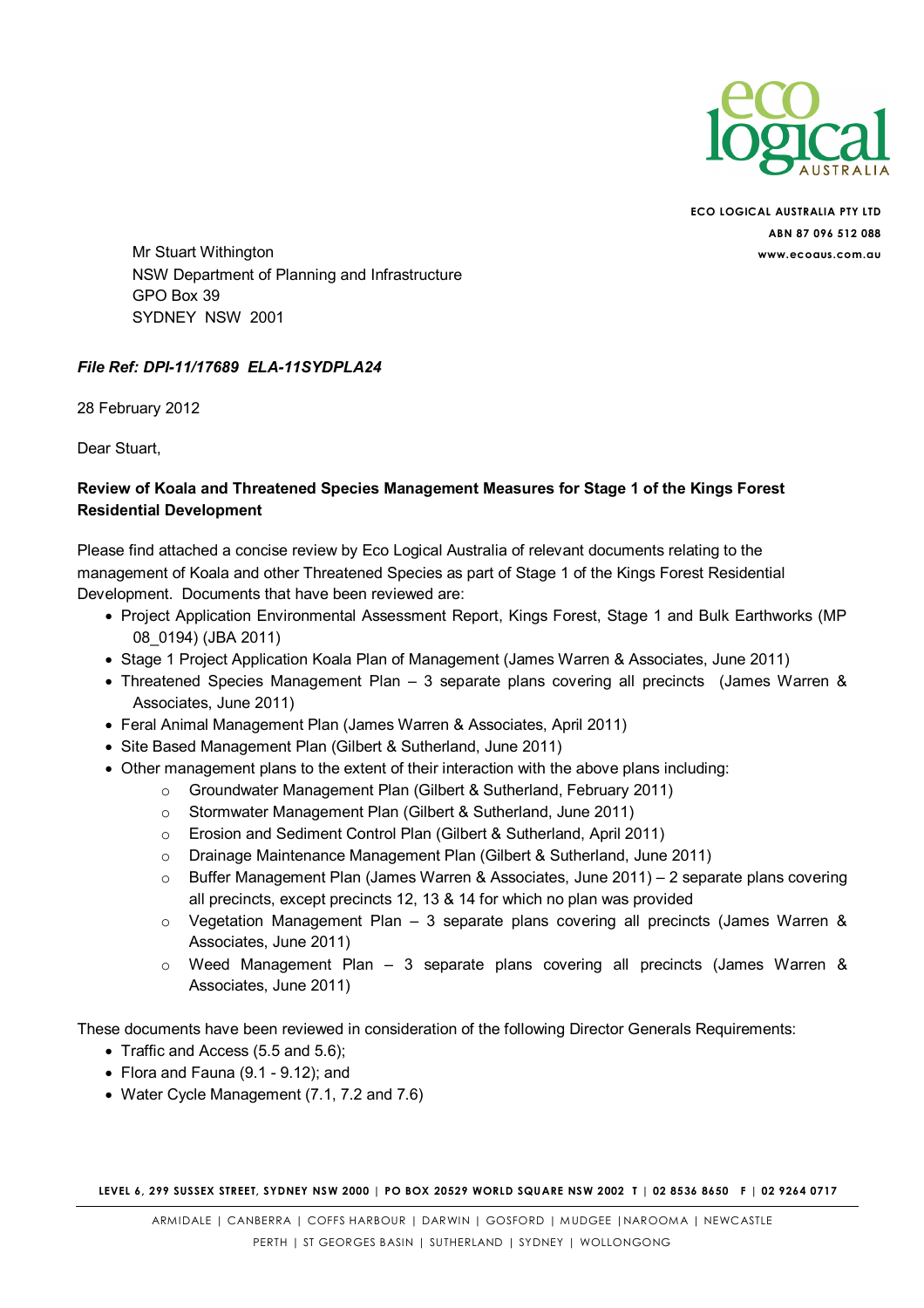The aim of this review is to outline the potential deficiencies in the project application documentation regarding the proponent's proposed methods to manage impacts of the proposal on threatened species (in particular koalas and wallum frogs) and ensuring the safe passage of wildlife between habitat areas on the site.

In addition, agency/council comments received following the exhibition period of the Environmental Assessment Report (JBA 2011) have been reviewed as they relate to threatened species management of Stage 1, including:

- EPA letter to DoP (6/2/12)
- DPI Fisheries letter to DoP (25/1/12)
- Tweed Shire Council Meeting Agenda (24/1/12) Kings Forest Stage 1 Project Application and Amendment 2 to the Concept Plan - Council's Submission to the NSW Department of Planning and **Infrastructure**
- NSW Office of Water letter to DoP (13/2/12)

ELA have liaised with Dr Stephen Phillips regarding the consistency between the Kings Forest Koala Plan of Management and the Tweed Shire Comprehensive Koala Plan of Management (currently being drafted by Dr Phillips). Any inconsistencies have been noted in the section of the attachment that addresses the KPoM.

Overall, the threatened species management proposed for Stage 1 of Kings Forest has numerous information gaps and inconsistencies between management plans. The numerous plans (Weeds, Buffers, Threatened Species and Vegetation) contained an excessive amount of repetition of information and maps with minor differences in some of the Management Actions and Monitoring and Reporting sections. It would be more practical to have each management plan presented as one document with separate sections for the different areas (groups of precincts) where appropriate.

While a large amount of information is provided in the management plans, the relationship between the various documents and plans is quite complex and sometimes unclear. There is often a lack of detail within the plans that has left a number of issues unresolved, leaving open the potential for inadequate management over the site.

The Site Based Management Plan (SBMP) (Gilbert & Sutherland, June 2011) is the main document that brings all the management plans together and provides a working document for undertaking the actions proposed for ecological management of the site. Any updates to the plans or associated documents should be clearly cross referenced into the SBMP.

Yours Faithfully,

 $200$ 

Robert Mezzatesta Manager, Sydney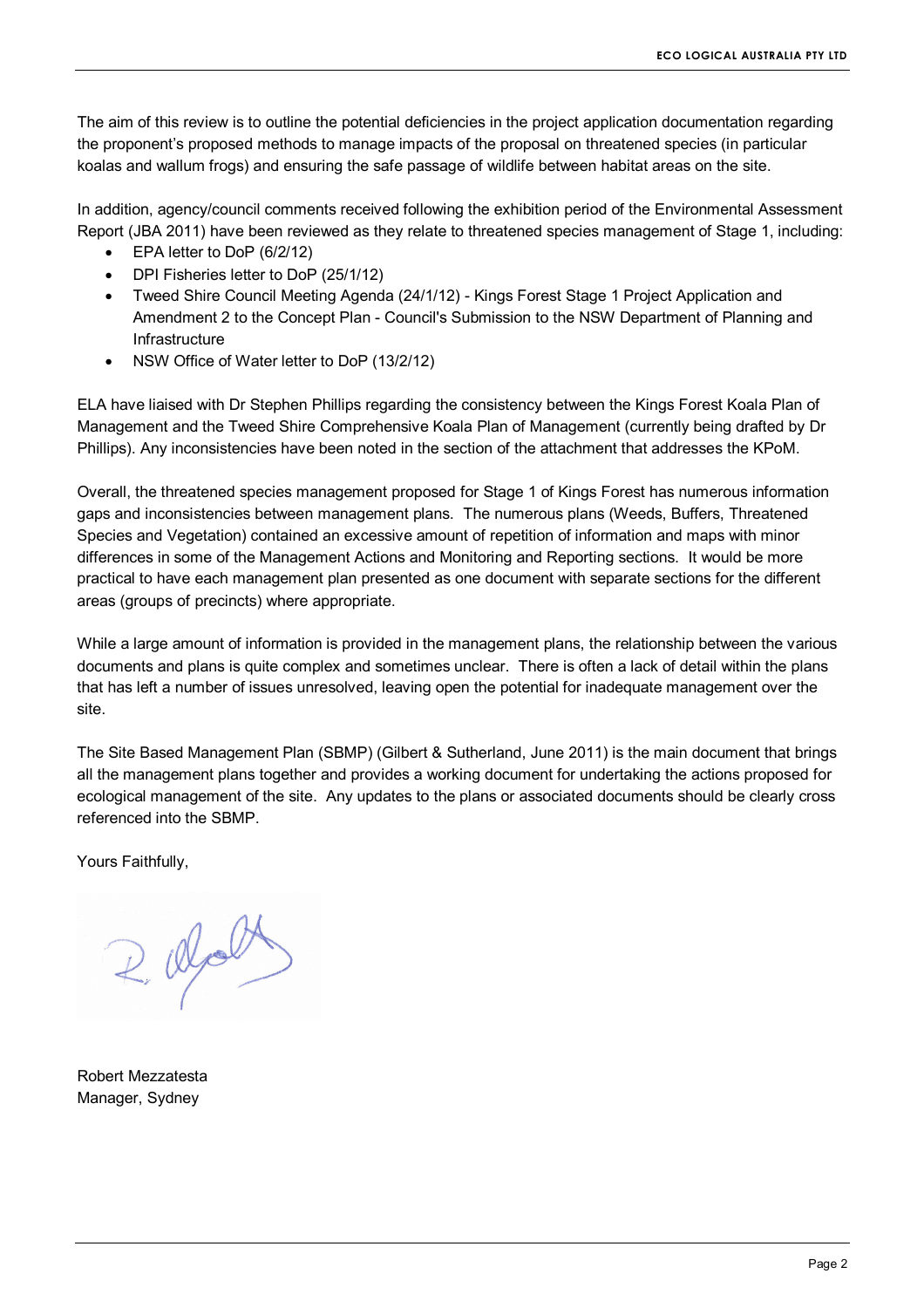#### Review of Koala and Threatened Species Management Measures for Stage 1 of the Kings Forest Residential Development

This review has been structured as a collated review of the various management plans for Stage 1 of Kings Forest as they relate to koala and threatened species management. Comments by Eco Logical Australia (ELA) are supplemented with agency/council comments where relevant. This review is divided into relevant headings/issues and structured as follows:

# Wildlife Corridors and the Safe Passage of Wildlife

B4 of the Concept Plan Approval (CPA) states: As identified in Koala Plan of Management, an east west wildlife corridor of up to 100 metres wide (with a minimum of 50 metres at any one point) must be established. However, this corridor has not been identified and as stated in the Tweed Shire Council (TSC) submission, the proponent rejects the need for this corridor and will delay the resolution of this issue.

However, the proposal for bulk earthworks means that the soil profile in the western part of the development will be disrupted, which would make delivery of an the east – west corridor consisting of fully structured vegetation communities approximating what would have been present prior to development extremely difficult. It is thus recommended that the provision of an east – west ecological corridor should be resolved prior to any bulk earthworks in the western portion of the site.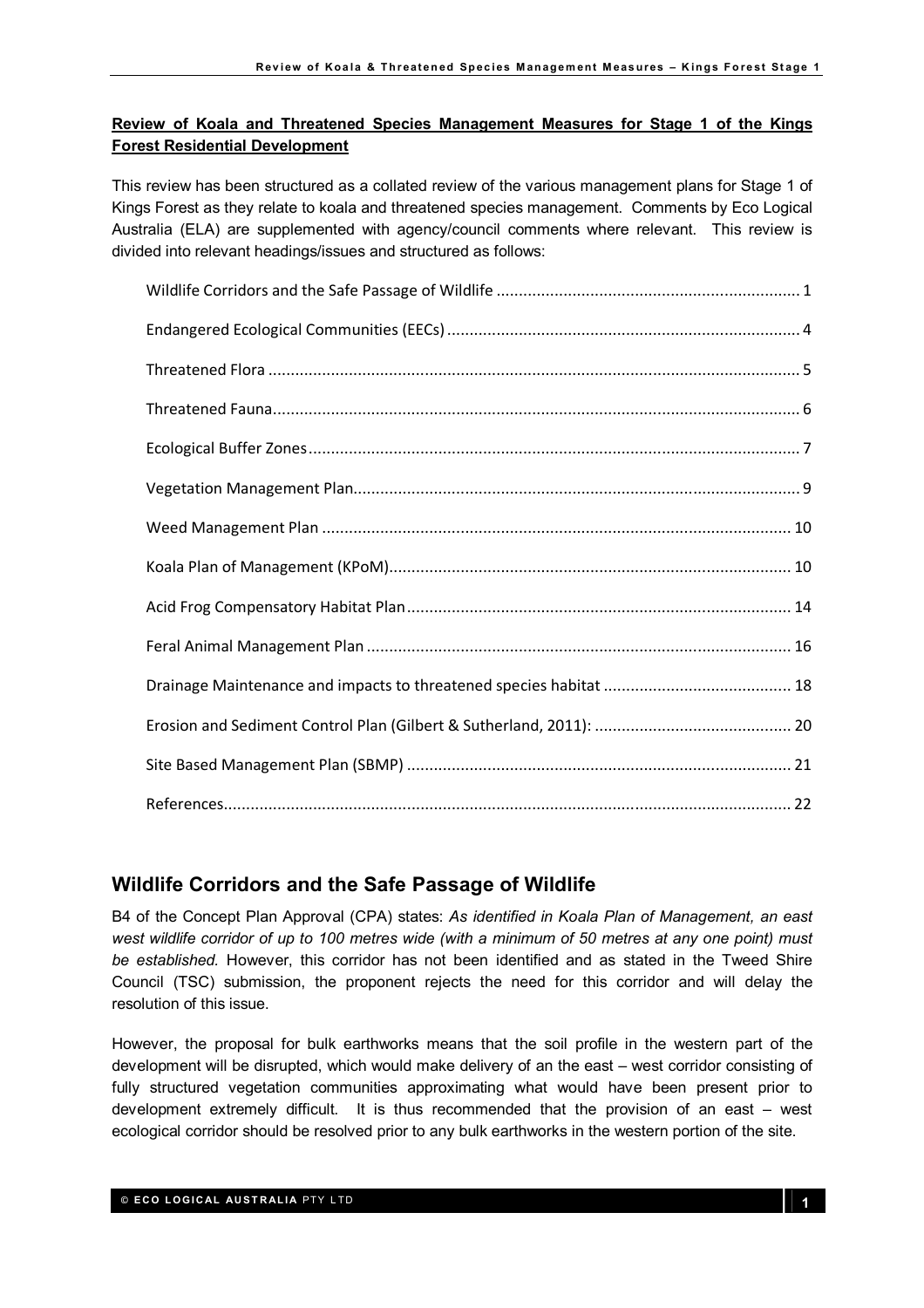Wildlife corridors are essential for maintaining populations of threatened species at the site. The Koala is seen as a keystone species in this respect, with the lack of a need for the east-west corridor justified in the Environmental Assessment Report (JBA 2011) (EAR) by the lack of koala habitat at the western end of the site. However, other threatened species will benefit from the provision of an eastwest wildlife corridor, particularly less mobile species.

The presence of environmental protection zones (EPZs) across the centre of the site provides good connectivity with Cudgen Nature Reserve to the east, which connects with EPZ's to the north and south. This southern connection is particularly important for maintaining connectivity with Cudgen Nature Reserve to the south at Bogangar and Hastings Point and further south along the Tweed Coast via vegetated lands currently zoned for Environmental Protection. Such connectivity is of vital importance in the conservation of the Tweed Coast Koala Population.

To the west of the central EPZ at the Kings Forest site, the corridor ends near the southwest corner of Precinct 6. Maintenance of a 100m corridor along the southern boundary of Kings Forest to connect an isolated EPZ and continue further west to Duranbah Road is the obvious solution to providing an east-west corridor. However, current layout features a lake and development zones along most of this boundary.

If the east-west corridor is not provided, there are potential impacts on fauna movements and habitat connectivity at a regional scale, with reduced connectivity to the north west and south west of the Kings Forest site. To the north-west, connectivity will be reduced to Duranbah and along Cudgen Road (via the Cudgen Road fauna overpass over the Pacific Highway) to Stotts Island. To the south west of Kings Forest, patchy vegetation cover provides for fauna movements towards the Pacific Highway underpass in the vicinity of Eviron Road, which provides connectivity to the west of the Pacific Highway around Eviron, Farrants Hill and Clothiers Creek. TSC note that a small outlier koala population exists at Eviron. Such habitat connectivity would be reduced by the loss of habitat at the western edge of the development without the provision of a wildlife corridor.

The EPA note that this east-west wildlife corridor was not only concerned with providing better movement opportunities for koala and recommend that this issue (Condition B4 of the CPA) be fully satisfied in the broader context before determination of Stage 1.

Director General Requirements (DGR) 5.5 requires that a safe passage of wildlife be maintained between habitat areas and DGR 5.6 requires that creek crossing or waterways maintain fish passage.

The EAR states that this DGR has been addressed in Appendix E. These engineering plans were viewed from the DoP website and there was no obvious plan/s that referred to fauna underpasses and traffic control methods to provide a safe passage for fauna. The only other documentation in the EAR that discusses fauna movements was as follows:

#### Section 7.21.4:

In order to mitigate and manage exposure of koalas to these identified threats, the KPoM recommends the following:

- Fencing (in accordance with Figures 17 and 18 of the KPoM) to exclude koalas from the development areas in Precincts 1 and 5 in conjunction with the required road underpasses/bridging and grids. Fencing to the northern boundary of Precinct 2 is also be provided. All fencing is to be in place prior to the occupation of any buildings constructed within these precincts.
- Measures on roads intersecting fauna linkages, involving: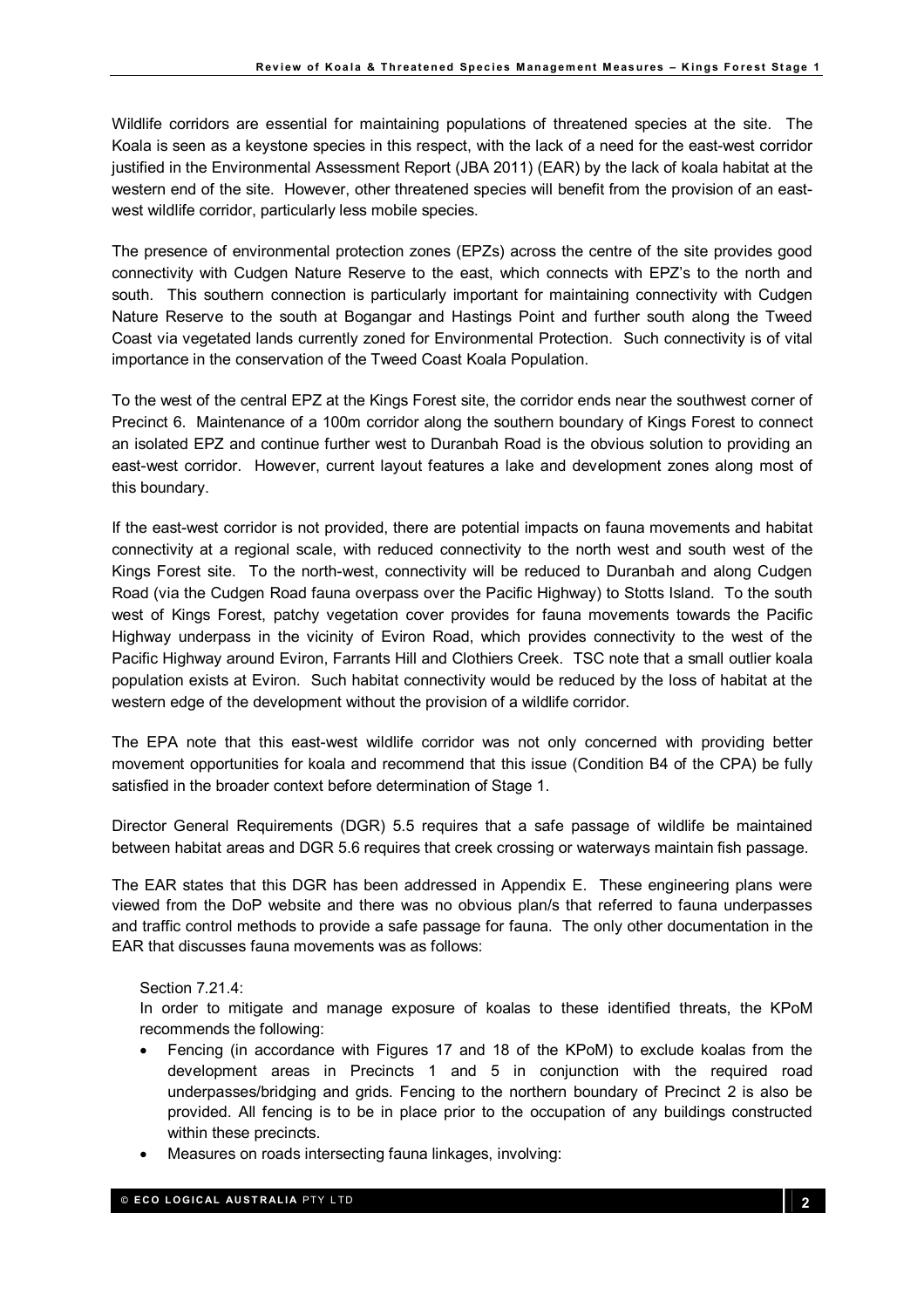- $\circ$  construction of grids (in accordance with Figures 17 and 18 of the KPoM) in roadways at both ends of the koala habitat, and the installation of appropriate lighting (capped) and signage at each grid location;
- $\circ$  construction of a temporary grid to the Kings Forest Parkway, where it extends from Precinct 5 through to the western precincts;
- $\circ$  construction of an underpass beneath the Kings Forest Parkway at the entrance of the estate to facilitate the movement of koalas (and other fauna); and connection of underpasses, bridging and grids to exclusion fencing and the connection of new fencing to the existing fencing along Tweed Coast Road, to effectively complete the enclosure of the defined Koala habitat area.
- Section 3.3.3
- states that the 2 access road to Precincts 12, 13 and 14 have been designed to allow fish passage and minimize disturbance to SEPP14 wetlands by use of a bridge or bebo arch on the eastern road and a series of box culverts on the western road.

The safe passage of wildlife across the site has not been addressed for individual threatened species, but has focused on the movement of koala throughout the site. The TSMP, does not appear to contain any discussion of fauna movements for other threatened fauna species. Therefore, it appears that provision of fencing and the measures outlined above and in the KPoM assumes to benefit all fauna species, but without any assessment to demonstrate this. A discussion of the adequacy of these measures for koala is discussed below under the heading Koala Plan of Management.

In summary, ELA recommend that:

- exclusion fencing and the use of cattle grids needs discussion as to how and why these measure will provide safe movement of all threatened fauna, not just koala;
- the exclusion fencing should be provided along all the boundaries of the EPZ's to benefit all threatened species, not just around koala habitat areas;
- details of fencing and fauna movements haven't been provided for the entire site in the KPoM or TSMP;
- Other than Figure 18 of the KPoM which shows the fence and grid design, there is no detailed design plan within Appendix E that shows the proposed traffic calming devices, fauna underpass design, furniture, lighting and signage proposed, despite being directed to Appendix E in the EAR.

TSC note that this issue does not appear to be specifically addressed within the Environmental Assessment except as it relates to koalas. TSC had a number of issues in relation to this including:

- koala fencing not "sealing off" precinct 5, allowing koalas to enter the residential area from the north.
- installation of gates to prevent public access to undeveloped parts of the site;
- fencing should be completed as soon as possible (ie. earlier than prior to occupation of buildings, as proposed)
- It is not clear what is proposed in relation to fencing along Tweed Coast Road from the bridge over Cudgen Creek to beyond the northern boundary of the Precinct 1
- TSC support the use of "traffic calming devices" along roads that traverse EPZ's provided that: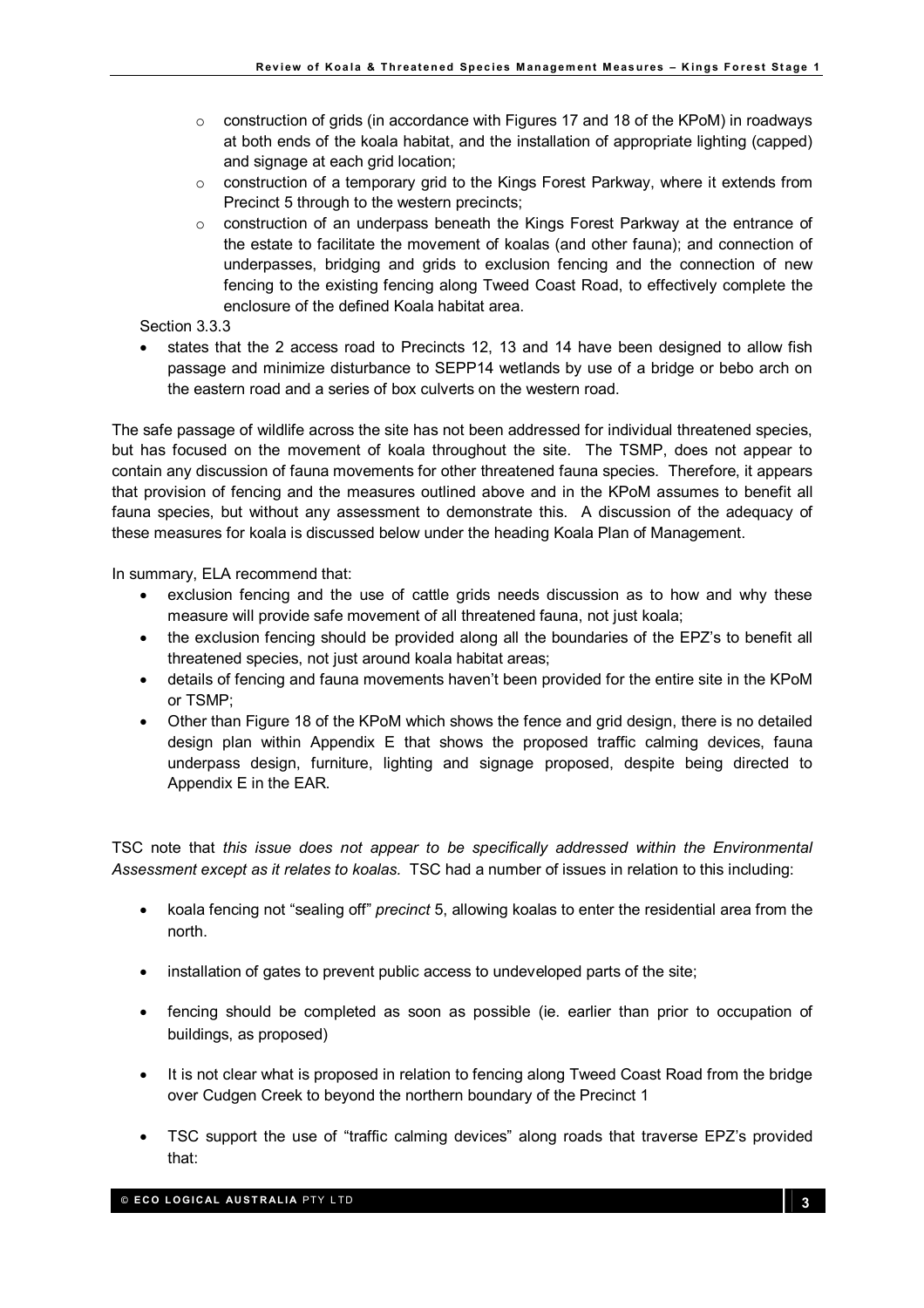- $\circ$  the design is such that motor vehicles are physically prevented from travelling more than 40kph (e.g. full width speed humps at a maximum of 200m intervals);
- $\circ$  adequate lighting to road verges is provided in any areas where koalas and other wildlife are able to cross roads;
- o dogs are banned from the development; and
- o signage alerting drivers that wildlife could be crossing

The EPA note that the KPoM effectively aims to separate koalas from the proposed development and therefore from vehicle strike. However, they are concerned that the number of underpasses between core vegetated areas is very limited, and that it is unclear what effort has been made to assess whether the proposed koala fencing will provide significant barriers to movement of other ground dwelling native fauna such as reptiles, small ground dwelling mammals and possibly amphibians.

# Endangered Ecological Communities (EECs)

The Threatened Species Management Plan (TSMP) states that the following EECs were recorded on the site:

- Swamp sclerophyll forest on coastal floodplain;
- Freshwater wetlands; and
- Subtropical coastal floodplain forest.

While the EECs are mentioned in the TSMP, there is no reference made to the fact that the management of EECs is covered by the Vegetation Management Plan. The TSMP should include a discussion of the condition and distribution of EEC's across the site and describe the actions proposed in the VMP for their protection and enhancement. The information needs to again be relayed into the Site Based Management Plan to ensure that all management actions are tabulated into one document.

Within the Kings Forest development, the central EPZ will be intercepted by two roads providing access to Precincts 12, 13 & 14. These roads will intercept three EEC's including Swamp Sclerophyll Forest on Coastal Floodplain, Freshwater Wetlands and Subtropical Floodplain Forest. It appears the proposed route of the eastern-most road has been positioned to minimise vegetation clearing. However, re-routing the western-most road further to the east to within already cleared areas will remove the need to clear and fragment a patch of Swamp Sclerophyll Forest EEC, which is also mapped under SEPP 14. Reducing the interface of the road with vegetation will also reduce the potential for vehicle strike with fauna.

The current plan positions an electricity substation with an Environmental Protection Zone (EPZ) to the east of Precinct 5. However, ELA support the suggestions by the EPA and TSC to position the proposed electricity substation outside of the EPZ and re-align the proposed and existing transmission lines to avoid areas containing EEC's, threatened species habitat and SEPP14 areas.

The EPA are concerned about the loss of Littoral Rainforest EEC from within precinct 1. However, the Environmental Assessment Report (EAR), TSMP and Vegetation Management Plan (VMP) do not mention the presence of this EEC within the Kings Forest. The EPA notes that 0.42 ha of native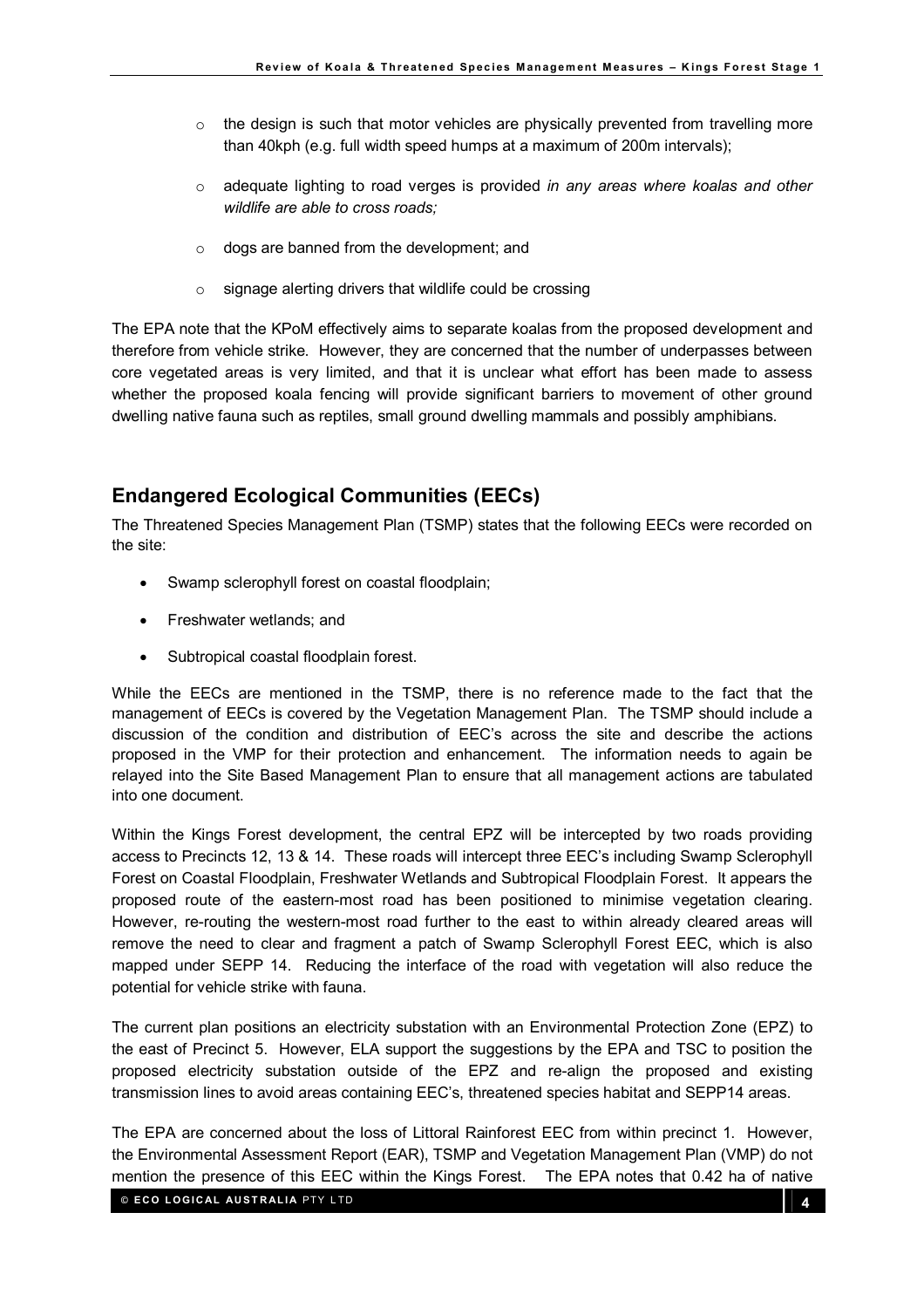vegetation including 0.11 ha of littoral rainforest EEC and 0.06 ha of Swamp Sclerophyll Forest EEC will be removed from the outer ecological buffer area at Precinct 1. Littoral Rainforest is listed as an Endangered Ecological community under the NSW Threatened Species Conservation Act (TSC Act) and as a Critically Endangered Threatened Ecological Community under the Commonwealth Environment Protection and Biodiversity Conservation Act 5 (EPBC Act). There must be an adequate assessment of the impacts to this EEC within the project application, including the EPBC referral document.

Tweed Shire Council (TSC) also considers the clearing of littoral rainforest inappropriate for a number of reasons including:

- Littoral Rainforest is Federally listed as Critically Endangered and Endangered in NSW;
- no statutory assessment is presented to indicate its removal would not be significant;
- its retention in the Ecological Buffer is consistent with the Clause 7 of Part 6 of SEPP (Major Projects) which regulates the use of Ecological Buffers; and
- the proposed use of the Ecological Buffer for development infrastructure in this location is not considered consistent with the Clause 7 of Part 6 of SEPP (Major Projects).

# Threatened Flora

A search of the current NSW Wildlife Atlas data base has records of the following species within about 2.5 km of the Kings Forest site:

- Acronychia littoralis (Scented Acronychia)
- Archidendron hendersonii (White Lace Flower)
- Cryptocarya foetida (Stinking Cryptocarya)
- Dendrocnide moroides (Gympie Stinger)
- Desmodium acanthocladum (Thorny Pea)
- Geodorum densiflorum (Pink Nodding Orchid)
- Oldenlandia galioides
- Syzygium moorei (Durobby)

The last 5 of these species are not mentioned in any of the management plans, however, they may have been considered in earlier assessments. Suitable habitat could occur for these species and other listed species on the Kings Forest site.

Each Threatened Species Management Plan states it was prepared in accordance with requirements of 9.4 of these DGR's. However there is no clear indication of the timing of the management actions in these plans.

Below are comments in relation to specific actions for threatened flora species as detailed within the TSMP: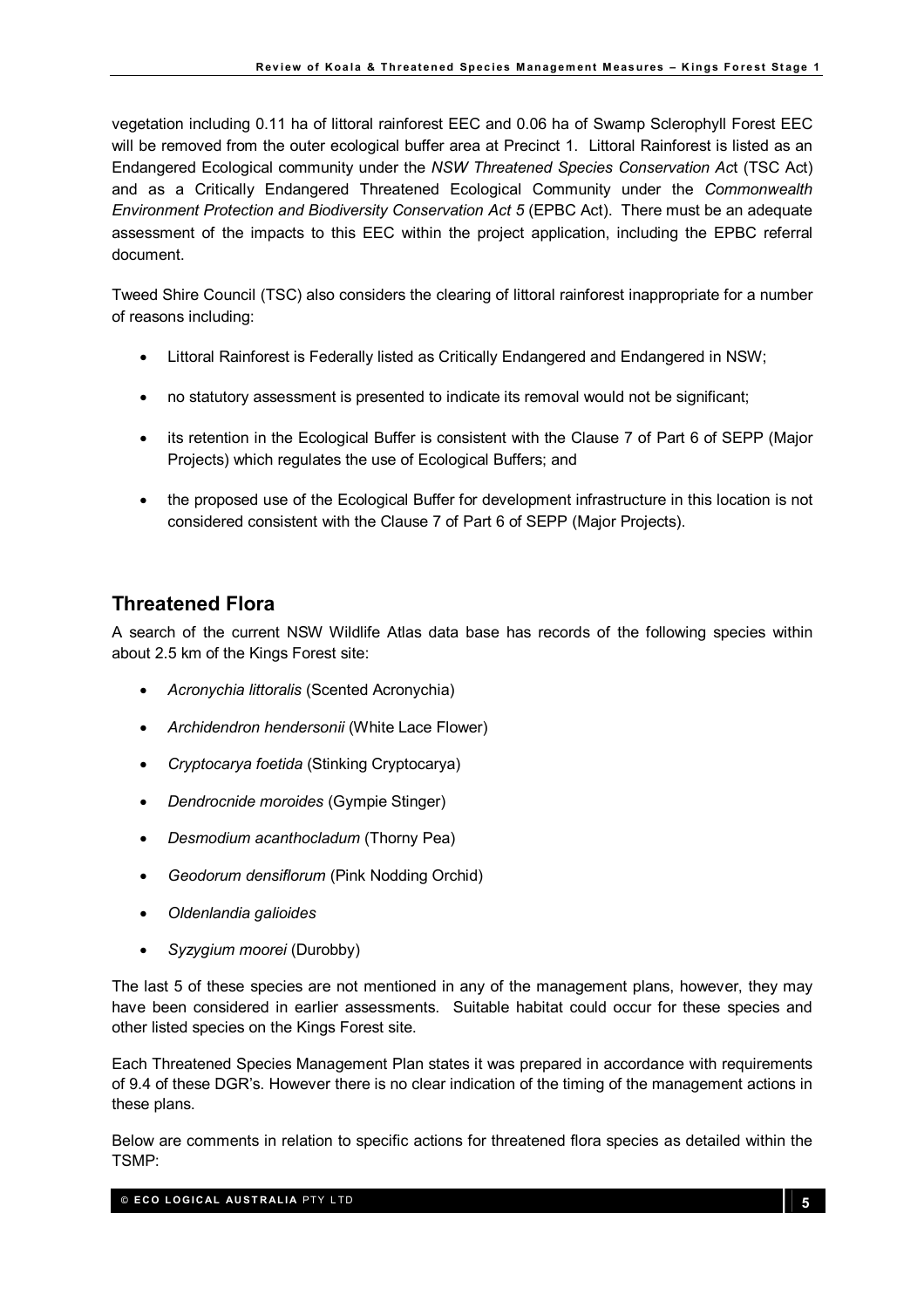- Green-leaved Rose Walnut (*Endiandra muelleri* subsp. *bracteata*) The Recovery Plan referred to is not referenced and it is not mentioned that it is a Recovery Plan for Greenleaved Rose Walnut and Rusty Rose Walnut.
- Southern Swamp Orchid (Phaius australis) If populations/individuals of Phaius orchids are located on the Kings Forest site they need to be identified by a recognised orchid authority. Some cultivated plants (which may have become naturalised if vegetative material has been dumped in native vegetation) may be Phaius tankervilliae (a native of China) or Phaius wallichii (a native of Malaysia) (Jones 2006).
- Stinking Laurel (Cryptocarya foetida) As there is only one individual known from the vicinity of Precinct 5, propagation and establishment of further individuals in suitable habitat would be desirable.
- White Yiel Yiel (Grevillea hilliana) a 10m buffer seems inadequate.
- There is some inconsistency in the management actions between the different species. Propagation of all species from local material should be a priority where possible. All personnel involved in any works within areas where threatened species might occur should be familiar with all threatened species that are likely or possible on the site.

A suitably qualified flora ecologist should carefully assess all areas of vegetation to be impacted by any of the proposed operations shortly before such works are carried out. This includes areas of degraded vegetation as these could still support Threatened species such as Eleocharis tetraquetra and Arthraxon hispidus, and isolated trees could be individuals of a Threatened species. Without access to the original survey reports it is not possible for ELA to comment on the adequacy of these surveys. Even if they were considered adequate it is still possible that unrecorded Threatened species occur on the site.

The DGRs 9.13 states "Survey for the Square Stemmed Spike Rush in those areas of the site corresponding to future precincts 13, 14 and 16. Provide, within an update to the Vegetation Management Plan, procedures for the protection and management of any newly identified occurrences of this species that are in accordance with the Approved Recovery Plan for this species".

Square-stemmed Spike Rush was recorded in Precinct 11 not 13, 14, or 16 (also Precinct 16 does not appear to be present). This appears to be a problem with the DGRs.

# Threatened Fauna

The EAR states that twenty (20) fauna species listed under the TSC Act and/or in the EPBC Act were recorded on the site and that a further seven (7) threatened fauna species are considered to possibly occur on the site over times as indicated on the NPWS and EPBC wildlife databases. However, when reviewing the TSMP, the total list of threatened fauna species discussed in these plans totals 15 threatened fauna. Therefore, a further 12 species are not mentioned within the any documentation.

The Threatened Species Management Plans (TSMP) were prepared by James Warrens & Associates (2011). There is a lack of identification of potential habitat areas for most species, so that determining areas of habitat to be removed and conserved/rehabilitated is not clear. Mapping these areas for each threatened species would resolve this issue.

The plans do not contain a detailed vegetation map of the entire Kings Forest site. Such a map would assist with identification of habitat areas, as discussed in the point above.

© ECO LOGICAL AUSTRALIA PTY LTD 6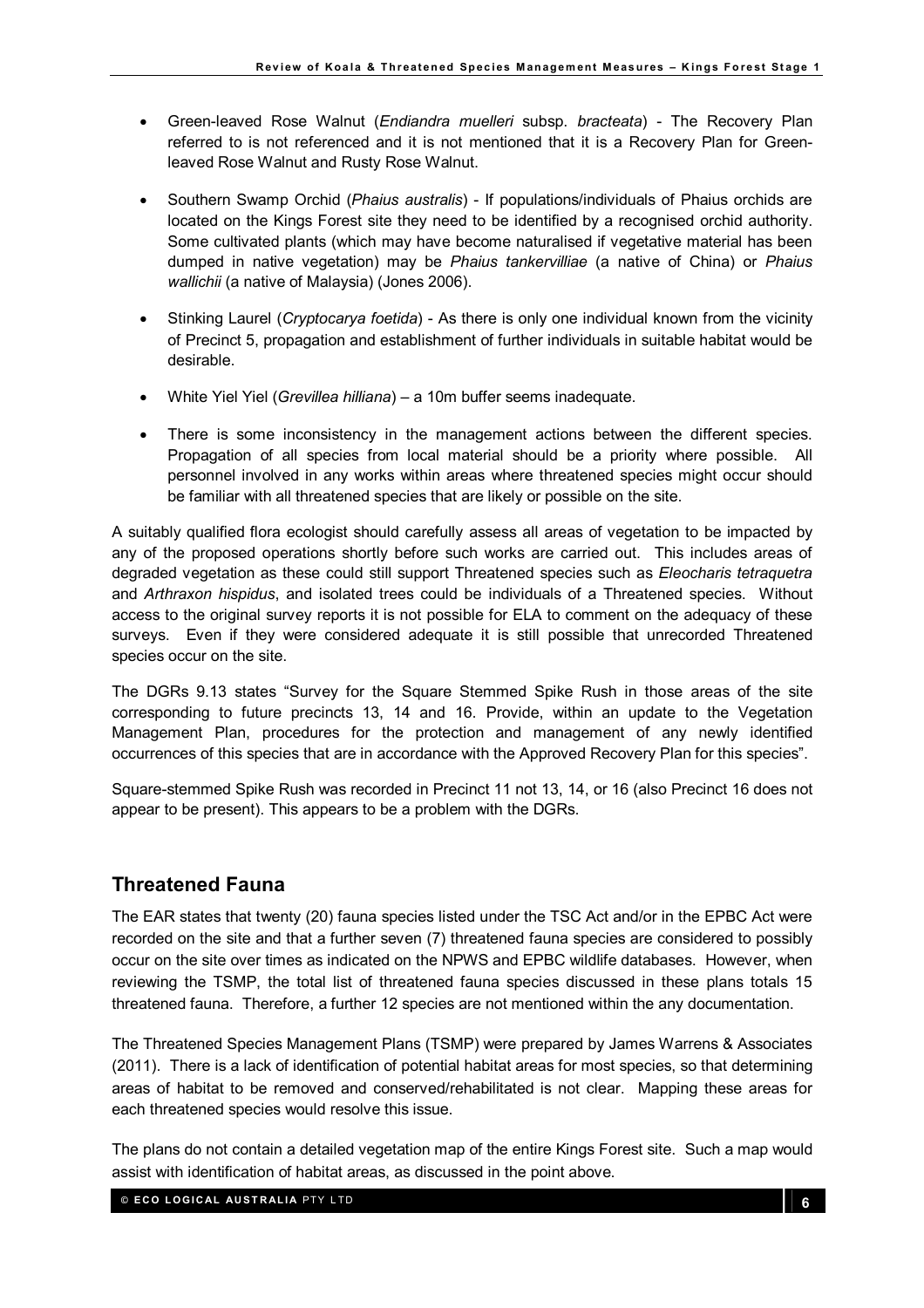Potential threats to Black Bittern include the clearing of riparian vegetation, however, this issue is not addressed in the Drainage Maintenance Impact Assessment or Drainage Maintenance Management Plan. The EPA notes that the Black Bittern has been previously recorded at Blacks Creek (NSW Wildlife Atlas); that the species is largely dependent on riparian vegetation and that potential impacts resulting from maintenance of Blacks Creek on this species have not been addressed.

The TSMP states that cats will be prohibited from Kings Forest as a management action for the Common Planigale. The TSMP does not state how this will be achieved. However, Section 7.21.5 of the EAR states that cats will be prohibited from the site and a section 88B or section 88E Instrument under the NSW Conveyancing Act 1919 will be attached to the land title of each residential allotment within Precinct 5 prohibiting the keeping of cats.

ELA support this action and the prohibition of domestic cats from Kings Forest, and note that for the Koala Beach development to the south of Hastings Point, the prohibition of cats and dogs was written into the KPoM, which then translated into a restriction on each title under Section 88B of the Conveyancing Act 1919. ELA recommend that prohibiting the keeping of cats be written into both the TSMP and KPoM to be most effective.

The TSMP states that it was prepared in accordance with requirements of 9.4 of these DGR's. However there is no clear indication of the timing of the management actions in these plans. The flora and fauna monitoring, performance criteria and reporting detailed in the TSMP must be consistent with those proposed in the SBMP.

Under the Monitoring and Reporting section of the TSMP, it states that a well-designed monitoring program will allow project managers to detect results months, years, or decades following implementation of a plan. This suggests that this monitoring plan will apply for decades when in fact it is only to be in place for 5 years and it is unclear of what will happen after this time. The SBMP states that the proponent will maintain the site, including all the proposed monitoring and reporting for 6 months following the civil construction period, at which time it will be handed onto TSC. However, the level of flora and fauna monitoring required by TSC (if any) is not described.

# Ecological Buffer Zones

Condition C20 'Development within Ecological and Agricultural buffers' of the Concept Plan Approval is relevant and states:

All future development applications proposing development within either the ecological or the agricultural buffer must demonstrate that, as relevant, clauses 7 or 8 of Schedule 3 of the State Environmental Planning Policy (Major Development) 2005 have been adequately addressed.

Schedule 3, Part 6, Clause 7(2) of SEPP (Major Development) states that the objectives for ecological buffers are:

- 1. to protect wetlands or areas of particular habitat significance, and
- 2. to restrict development so that, as far as practicable, it does not occur within ecological buffers, and
- 3. to help ensure that development is designed, sited and managed so as to minimise its impact on the ecological and hydrological functions of ecological buffers, and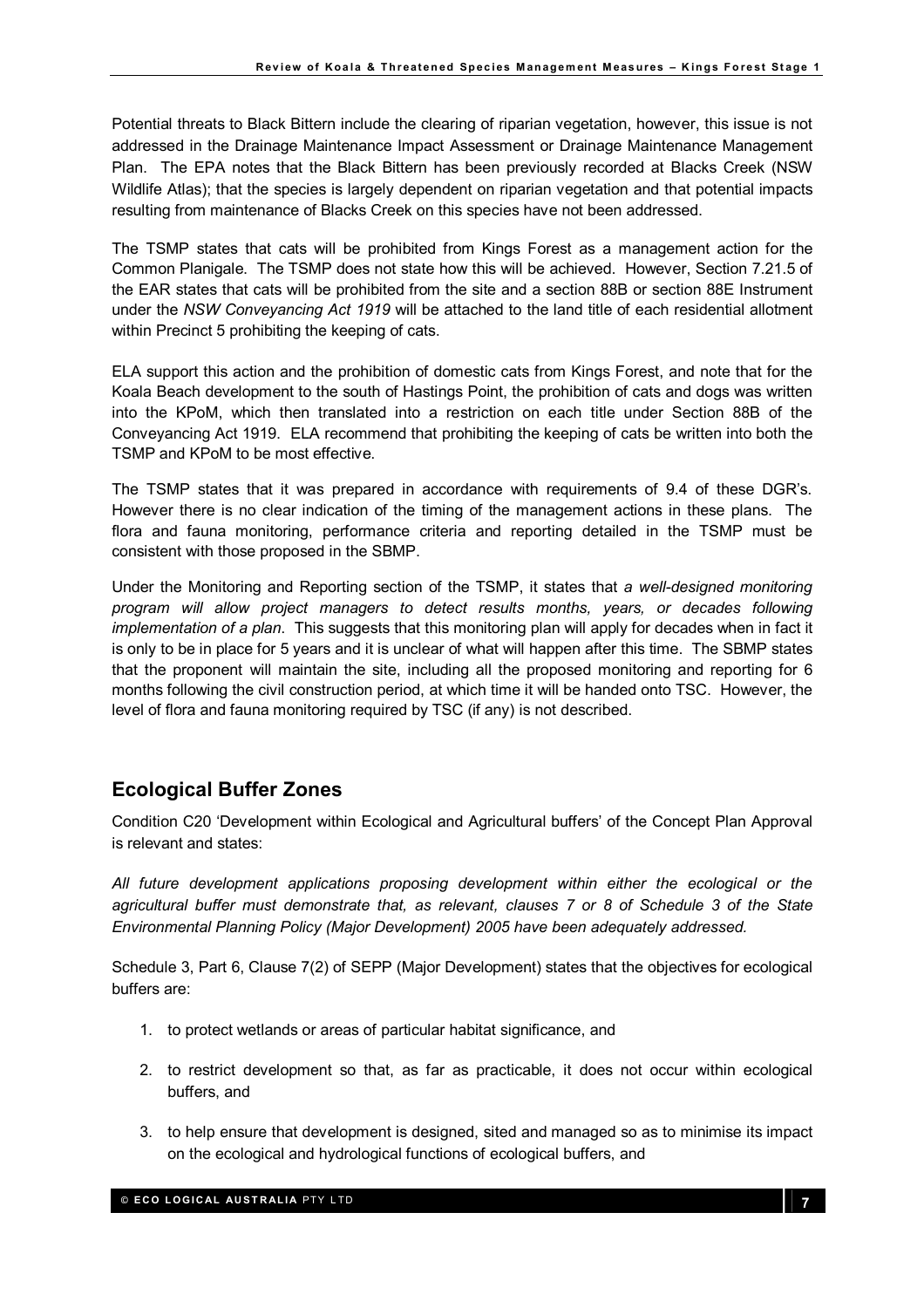4. to encourage the restoration and maintenance of native vegetation and the ecological processes of land within and adjacent to wetlands or areas of particular habitat significance.

Given the proposed development of residential areas within Kings Forest is adjacent to land of high conservation value and environmental sensitivity including EEC's, SEPP14 wetlands, Cudgen Nature Reserve and threatened species habitat, ELA believe that the buffer areas should remain vegetated and not include infrastructure as proposed in Precincts 1 and 5. It is noted that clause 7 of the Major Projects SEPP does not prohibit development in the ecological buffers, but does identify that there should be 'no practicable alternative to siting the development within the buffer' and 'incorporate measures to regenerate native vegetation for all disturbed areas within the buffer', as well as measures to protect the buffer from stormwater. It is noted that the proposal to locate portions of the development, asset protection zones and a swale for stormwater treatment within the ecological buffer does not appear to be consistent with these Major Projects SEPP controls.

It is noted that the EAR seeks approval for bulk earthworks across the site. There are a number of concerns with the information currently supplied. It is extremely difficult to determine what bulk earthworks will be performed across the site and where these will be located. An indicative plan of cut and fill volumes is provided, but includes no details. Of particular concern is that the cut and fill plan shows bulk earthworks being performed across environmental buffers. EPA has recommended that a program of assisted natural rehabilitation be utilised as much as practicable. ELA concurs that an approach of assisted natural rehabilitation gives much better ecological outcomes compared to revegetation (ie. planting). Significant disturbance of the natural soil profile (such as through bulk earthworks) is likely to prohibit the approach of assisted natural rehabilitation, as bulk earthworks will likely lead to the loss of the soil seed bank and disrupt the soil profile (in particular the loss or disruption of the topsoil).

Therefore, ELA recommend that earthworks within the buffers be restricted, particularly in consideration of:

- a) the environmental sensitivity of the site,
- b) the agency comments which are not supporting the current level of use of the buffers, including the level of earthworks proposed (see below);
- c) the objectives of the ecological buffers, which are stated above; and
- d) the difficulty recreating natural landscapes following disturbance to the soil profile and soil seed bank

There was no Buffer Management Plan provided for Precincts 12, 13 and 14.

It appears that the locations of the koala proof fence will mean that a maximum of 20m of the ecological buffer would be available to koalas. The Buffer Management Plan states that "The inner 30m of the buffer will be fully restored...". As the swale and koala proof fence are located within this 30m portion of the buffer this is considered to be impractical. It is not clear how the swale will be constructed and what vegetation will be present. Furthermore, it appears that the koala proof fence will be located approximately 10m within the 'inner' portion of the buffer. The koala proof fence will require ongoing maintenance and thus access to this infrastructure will be required.

EPA has raised concerns that the ecological buffers contain: (a) development including roads and/or paths, (b) fauna exclusion fencing, (c) stormwater swale, (d) asset protection zones (APZ's), in some places (ie. the eastern edge of Precinct 5 adjacent to Cudgen Nature Reserve) reducing the effective vegetative buffer to 15m. They have stated that these elements will significantly reduce the effective width of the buffer zone. They have also offered to receive the buffer lands via dedication, but that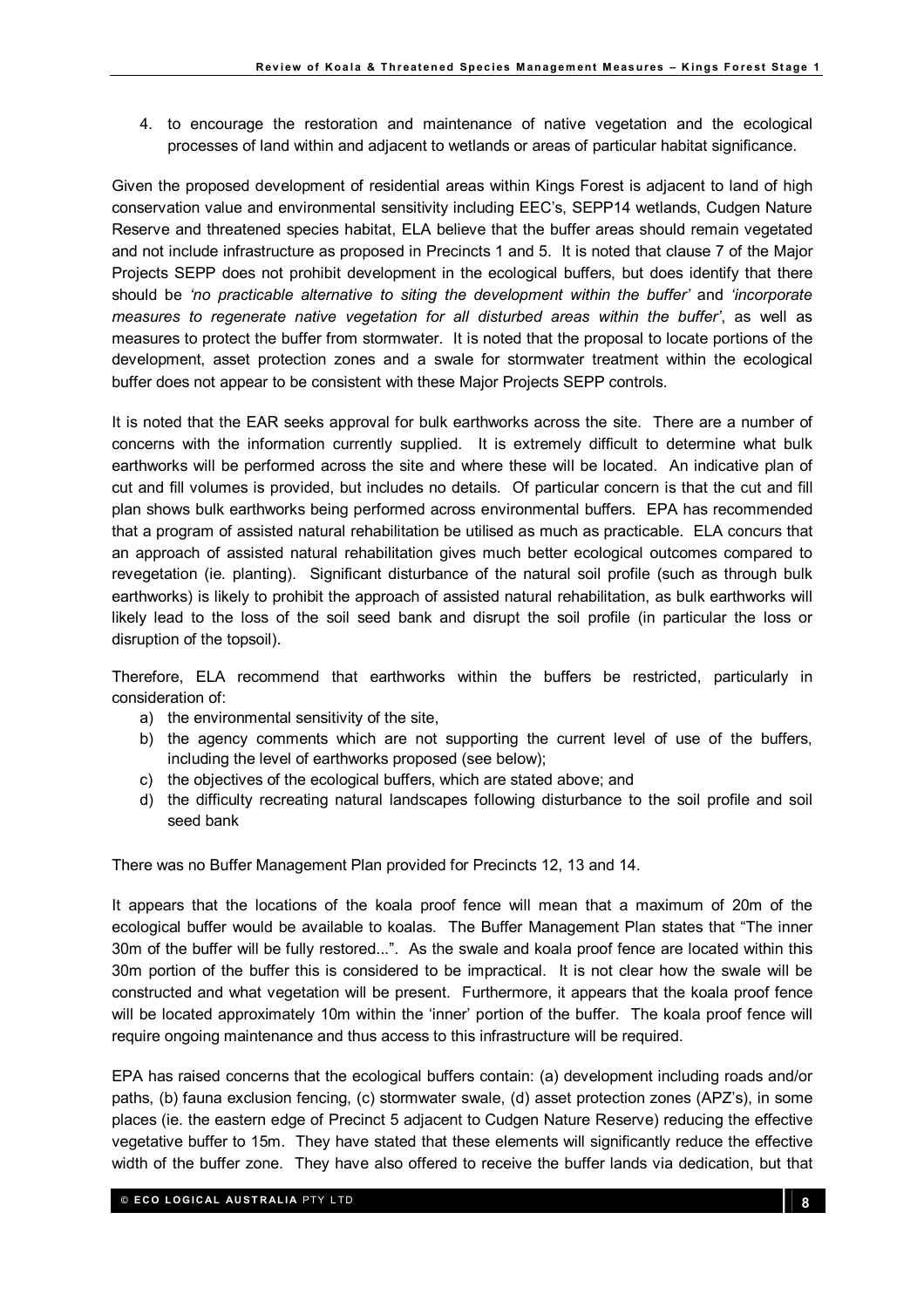they are not willing to take on management and maintenance of any infrastructure including fencing, stormwater controls and APZ's.

TSC note that the proponent seeks to use the outer 20 m of the Ecological Buffers for purposes such as roads, footpaths, cycleways, bushfire Asset Protection Zones, stormwater management, passive recreation and similar "compatible" purposes. It is also proposed to clear some 30ha of existing native vegetation in the Ecological Buffers to assist with the provision of fill for the developable portion of the site.

TSC consider that small-scale incursions into the outer 20m of ecological buffer from roads and cycle ways and the like may be acceptable in some circumstances but the extensive use of the outer 20 m and in some cases the inner 30m of the ecological buffer, as proposed, is not consistent with Clause 7 of Part 6 of SEPP (Major Projects) 2005 which explicitly seeks to restrict development and retain native vegetation in these areas.

### Vegetation Management Plan

Harvesting of Slash Pine plantations should be done as soon as possible to remove the continuing input of wilding propagates.

The list of species for additional plantings for either native vegetation regeneration and amenity planting other than dry and wet heath and koala food trees is rather limited. This also implies that natural regeneration will be relied on for other species; this may or may not occur.

There are some errors in the lists of species recommended for revegetation. Hakea dactyloides, Persoonia cornifolia and Petrophile pulchella (probably) do not occur on the NSW North Coast. Restio pallens is now known as Baloskion pallens and spelling correction - Velleia not Valleia.

Any bush regeneration company employed on the site should be suitably qualified and experienced in the local area.

The plan needs to specify why works in wetland areas should be carried out during drier months. There could be times when winter and spring are not dry so this needs to be more specific.

When planting out seedlings, a slow release fertilizer and water crystals should be used (to manufacturers recommendations) to maximise survival rates. Other forms of mulch could be used. Plantings should occur during the wetter months (late summer/autumn).

It is recommended that all retained vegetation be fenced in accordance with Australian Standard 4970 - 2009 Protection of Trees. It is also recommended that a condition of consent be that no machinery, spoil or rubbish is stored within retained vegetation, and similarly no vehicle washdown areas or access tracks are to be located in retained vegetation.

Figure 9 of the VMP appears to identify that only boundaries of the precinct will be managed, rehabilitated, or revegetated. This is a weakness. It is noted that the EAR states that 178 ha will be dedicated to NPWS, and 154 ha of Environmental Protection Zone will be dedicated to Council. However, areas to be dedicated, details and timing of rehabilitation and revegetation, fencing and like works, and maintenance responsibilities are yet to be agreed (amongst other matters). Given the uncertainty associated with this outcome, it is recommended that the VMP should at least (a) identify these lands within the precincts, (b) identify the works to be performed to (at a minimum) maintain the environmental condition of these lands until lands can be dedicated (or until agreed works to be performed supersede such maintenance works).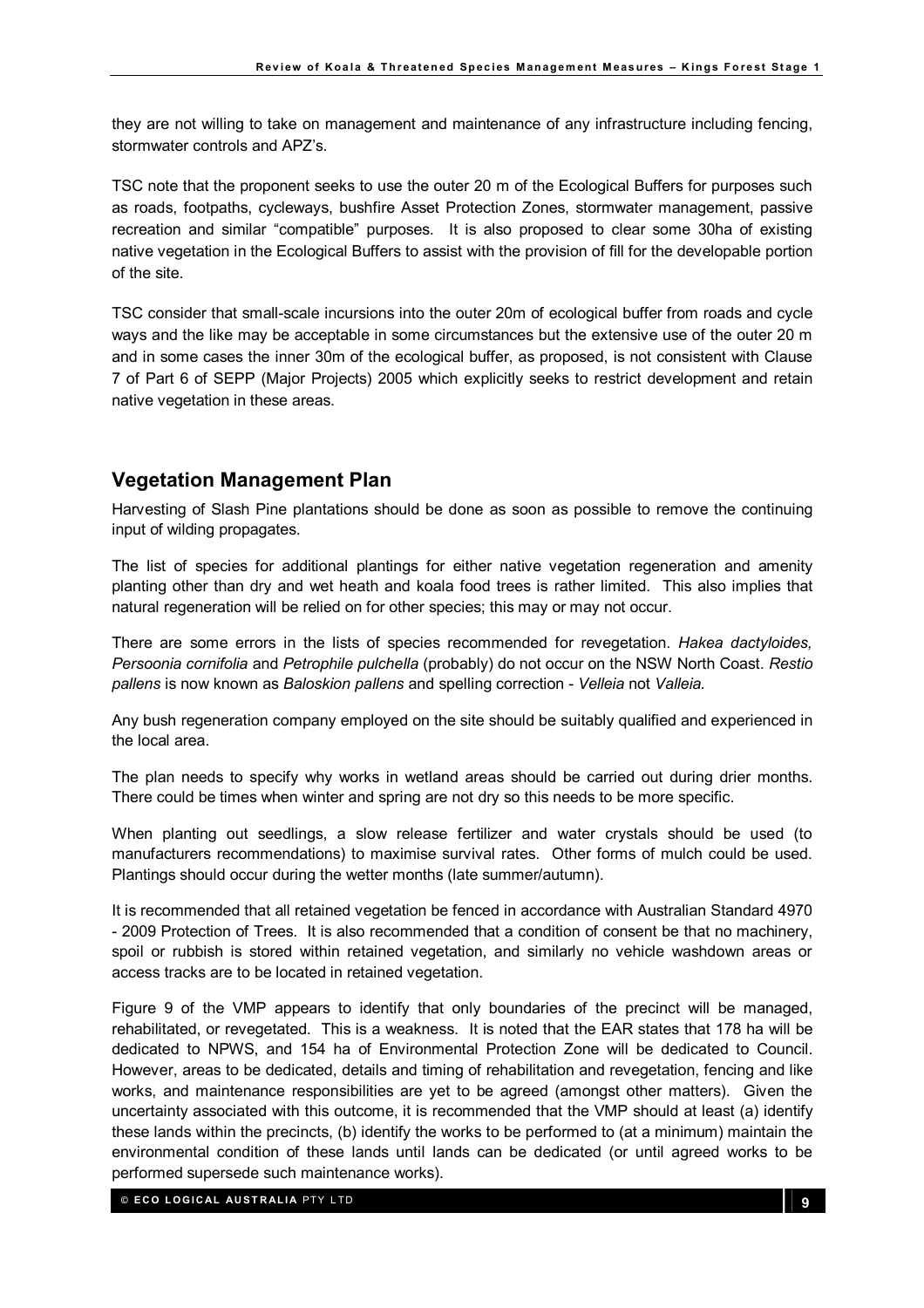Figure 10 in the VMP for precincts 1 & 5 appears to show "Heathland to be revegetated" within some of the buffer zones, which are within the red line for the development (ie. 20 – 30m within the buffer zone). There appears to be an inherent conflict in the proposed heathland revegetation areas when roads, swales, APZ's, and koala proof fences are proposed with some of these buffer lands. However, due to the broad scale of the map, and because development is not shown, it is not possible to confirm this.

Further, the management zones 1 – 16 identified (Figure 11 of VMP) do not appear to follow the boundaries of the retained vegetation. Some retained vegetation does not have management zones identified.

With regards to SEPP14 wetlands the VMP states (p9) "Erosion and sediment control devices shall be installed prior to commencement of earth works within Precincts 1 & 5 in accordance with the Erosion & Sediment Control Plan (Gilbert & Sutherland 2011a). This will prevent the movement of sediment into ecologically sensitive areas as well prevent the dispersal of weed seeds and vegetative material"

The EAR identifies that substantial amounts of cut and fill are proposed. The Stormwater / Sediment Control Plan identifies as a control that there should be minimal areas of disturbed soil at any time. It appears questionable whether this assumption will be possible given the large amounts of earthworks proposed. It is recommended that confirmation is sought from the proponent that either (a) there will be minimal exposed soils (the area should be specified), or (b) the proposed controls are adequate to deal with substantial areas of exposed soil.

The EPA believe that the VMP lacks detail and suggests that detailed plans for each work area need to be developed. Detailed plans for each specific work area should be provided and include mapping of existing remnant vegetation and identifying specific areas where protection, assisted natural regeneration or revegetation is proposed.

The EPA suggests that the VMP should also consider changes to nutrient loading; changes to hydrology; urban weed escapes and dumping and an assessment of the possible threats to ecologically significant values of the EPZ's. For example, the proposed fencing between precinct 5 and the EPZs will only be 1.2m in height and will not prevent pedestrian access to threatened species habitat, EECs and SEPP14 areas.

### Weed Management Plan

There is no mention of avoiding the use of weed species for planting in private gardens once the site is occupied. A list of noxious and environmental weeds should be provided to residents and written into a DCP or other development design requirements for the site.

Weed hygiene should apply to all machinery entering the site as well as movement within the site to minimise the risk of introducing new weeds to the site.

### Koala Plan of Management (KPoM)

It is not clear what lands the KPoM applies to, and how this relates to the development which is the subject of the current project application. This makes determining whether the current KPoM is adequate extremely difficult. It is presumed that the KPoM is only meant to apply to a portion of the Kings Forest Estate, as it clearly does not specify a management regime across the entire site.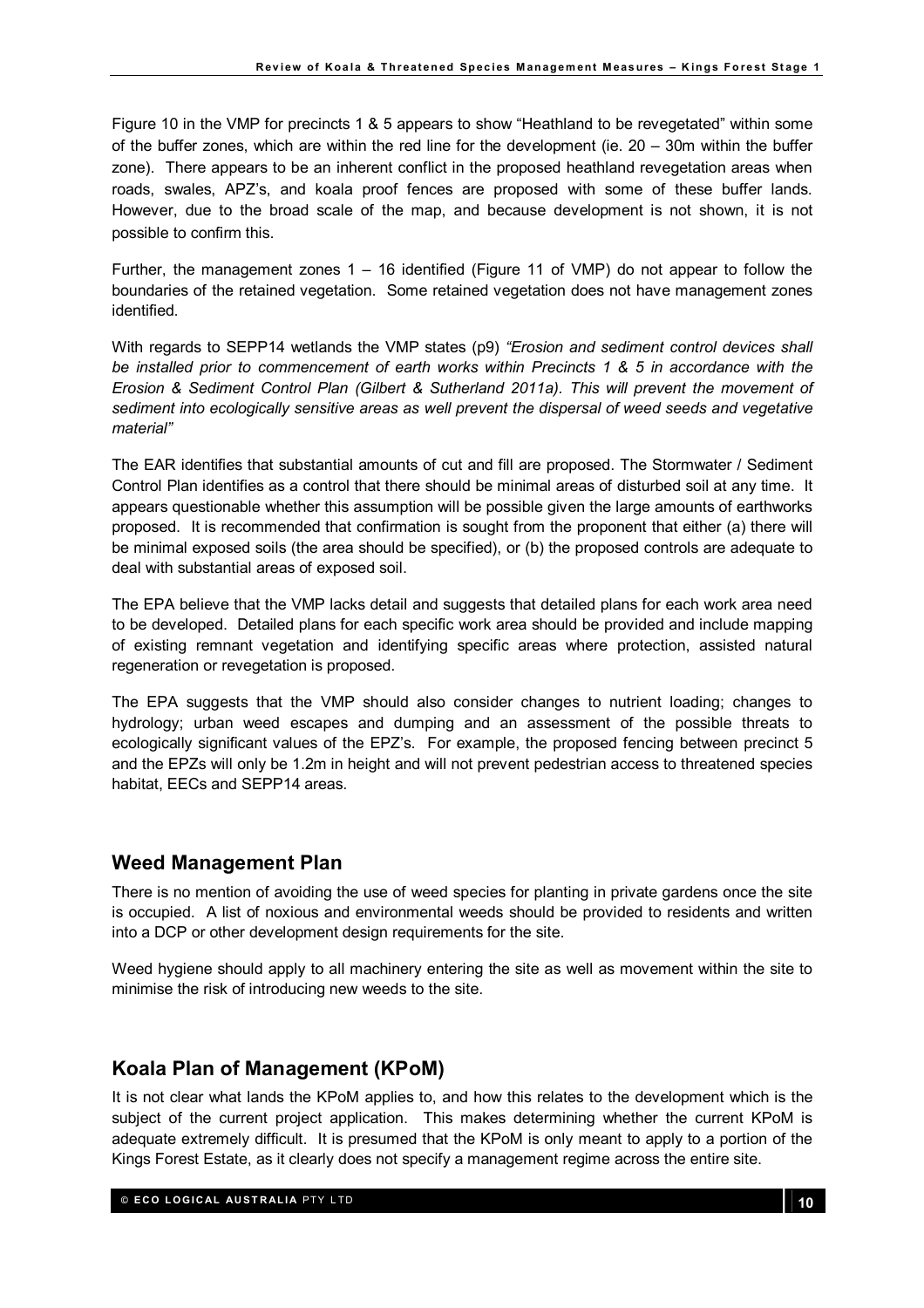The KPoM needs to clearly identify how future plans (for other development precincts) or updates will relate to the current KPoM, and how any lessons learnt from the various development stages (or from monitoring and reporting) will be integrated back into the plan. A process should be identified to allow for changes to be discussed with an appropriate authority (likely Council).

Because of the potential impact of Myrtle rust on species in the family Myrtaceae it may be better to avoid any species in this family for amenity plantings and not rely solely on Myrtaceae for the Koala plantings. Some plantings of Forest Red Gum Eucalyptus tereticornis in the Lismore area have been affected by Myrtle rust (Rick Stewart pers. comm. 2012). Also planting of native species that are just outside their natural distribution (eg Smooth-barked Apple Angophora costata) should be avoided to reduce the risk of these becoming weeds by the establishment of wild populations in the local area.

A detailed CV as provided in appendix 2 (19 of 88 pages of the document) is not required (or relevant to) a KPoM,

Much of the reference list provided relates to old koala literature. DGR 9.7 requires that the KPoM should take into account contemporary data/literature on koala management. There also does not appear to be a section which summarises key elements from a review of koala literature. For example the KPoM identifies that 4 tree species have been identified by the Tweed Coast koala study (Biolink 2011, referenced as Phillips 2011 in the KPoM) as preferred koala food trees, but does not identify which species are most preferred, or the relationship of tree species preferences to soil landscapes, or how these elements relate to the subject site. Section 5.1 states that "Koalas have been observed to seek out as many as thirty (30) different Eucalypt species...". The approved NSW koala recovery plan (DECC 2008) contains a much longer list (~100 species) of potential koala food trees. Given that koala food tree preferences is an essential component of koala management, this is a very important topic, but there are also others including: dog mortality, car mortality, movement behaviour and home range size. The KPoM also proposes the use of cattle grids, but does not provide a review or synopsis of the literature which supports their contention that cattle grids deter koala movement. Section 5 discusses koala home range behaviour but all studies are from 1985 or earlier. There is much more recent research on koala home range and movement behaviour. For example, dispersing koalas have been recorded as making movements of 19km (or more) (Ward 2002) as well as having been reported to use open habitat and lightly wooded areas (Moon 1990). Similarly section 6.2 relies on old studies of koala ecology (1990 or earlier).

Funding and management - The KPoM does not identify how the actions of the KPoM will be funded, the timeframe for management (eg. whether this is in perpetuity). A criteria for success of the KPoM is that "The designated 178 ha of 'Core Koala Habitat' contiguous with Cudgen nature Reserve is transferred to public ownership'. This should not be a criterion for success, as the performance of the KPoM should not be dependent on public authorities taking on management responsibility for environmental lands. There are a range of mechanisms by which the conservation and management of these lands could be secured under private ownership including as Biobanking Site(s), with in perpetuity funding provided by way of sufficient financial contribution to the trust fund for these sites. Presumably, should the conservation lands be set as Biobanking Site(s), the credits that would have been generated would be considered to be retired. Alternatively, other private ownership conservation mechanisms could be implemented. Responsibility for funding of all management actions should be clearly identified.

Monitoring - It is understood that monitoring is proposed for 5 years from commencement of construction. This time period may not be sufficient to cover all construction works. It is recommended that this should be altered to "Annual monitoring (AKMR) is to continue across the Kings Forest Estate and Cudgen Nature Reserve for 5 years after all construction within Kings Forest Estate is complete". Further detail should be supplied on what monitoring will be undertaken. For example, section 13.4 refers to many factors including home range sizes which would require capture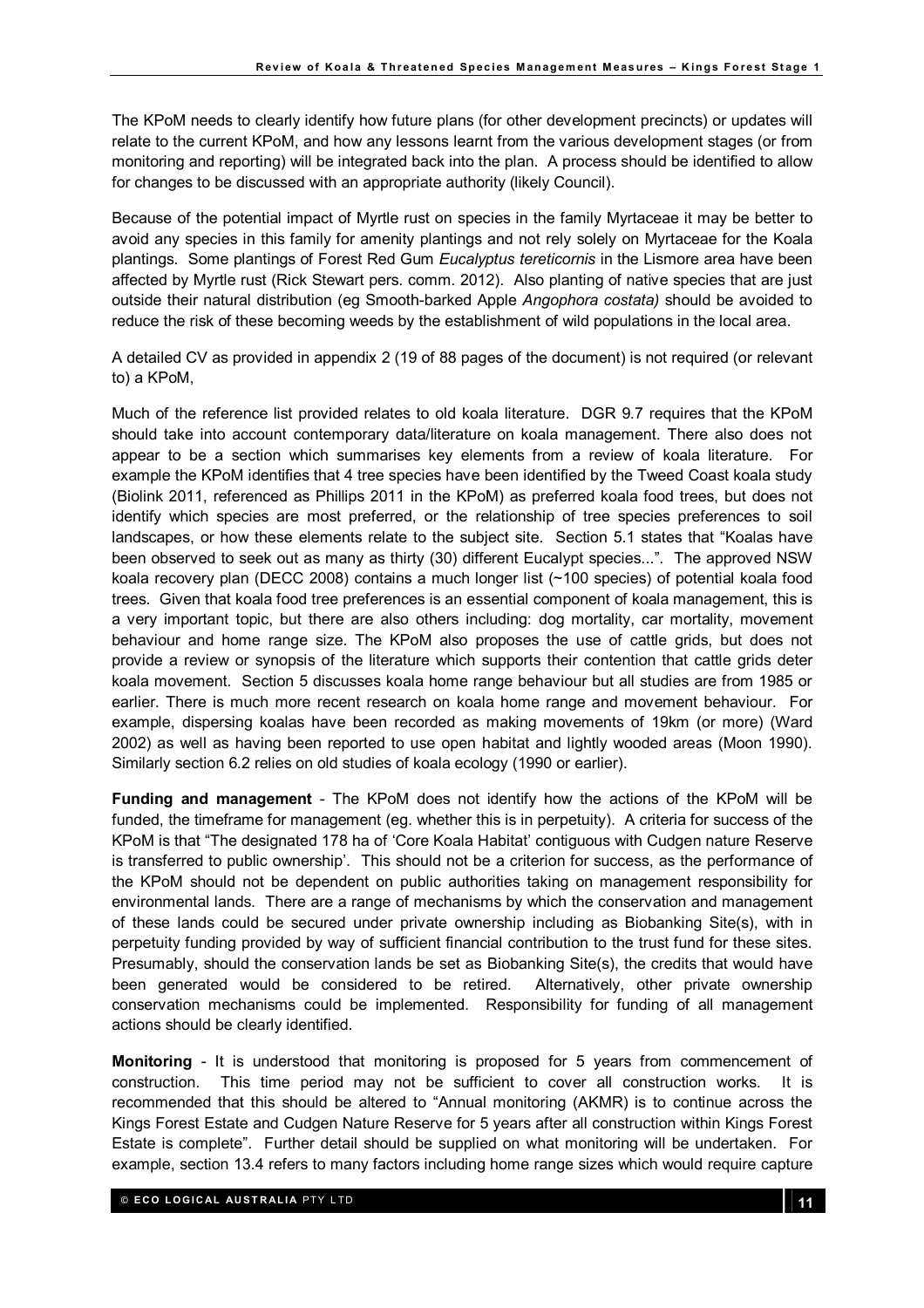and radio-tracking, genetic studies which would require analysis of tissue or faecal pellets samples, and various other elements which would likely require capture and ear-tagging of the majority of the koala population. It is unclear exactly what studies and monitoring will be carried out and how this will be implemented. Further, any such studies must meet animal care and ethics requirements to minimise this risk of injury or death to koalas as a result of these studies (koalas may jump or fall to the ground from tree limbs during some attempted captures).

Fencing - The fencing proposed does not appear to be the standard "floppy-top" fencing now used in many locations. It is unclear why the proposed design is being used, and what research supports that it will be effective at creating a barrier to koala movements into development areas. The KPoM merely refers in passing to a Hopkins & Phillips (2009) unpublished study. The KPoM should identify what the study did, how it showed that the fencing (and cattle grids) would function, and other details as necessary to support this contention. The koala exclusion fencing plan in the KPoM (Figure 17) shows a small area between precincts 4 and 7 to be fenced within a much larger environmental protection zone area to be dedicated to Council, which appears to follow the boundary of land mapped as 'core koala habitat'. The fencing should not restrict koala access to other areas of the environmental protection zone area. Koala habitat usage is not restricted solely to 'core koala habitat', other lands will also be used, in particular, young male koalas will often be pushed out into suboptimal habitat by dominant males. Given the approach taken, the fencing should extend around the perimeter of the environmental protection zone.

Relationship of current KPoM to future fencing requirements - It is not clear how the current fencing will relate to fencing for future updates of the KPoM, and the overall movement of koalas across the site.

Underpasses - The use of underpasses to link habitat under road is supported. It is recommended that fauna "furniture" be installed and monitored to evaluate its effectiveness (eg. poles with elevated rails to allow koalas to cross the culvert above ground level.

Maintenance - The maintenance of the koala fencing will be a key element to ensuring their ongoing performance. Such fences can often be affected by vandalism, by residents creating gaps so that they can access bushland, or by falling tree limbs. It is not clear who will be responsible for maintenance of these fences, how often fencing will be checked, the timeframe within which any faults must be rectified, and who will be responsible for costs. The fencing is a critical element in separating koalas from the future urban threats, and any gaps in the fencing will significantly degrade the intended performance. Will gates or other access points be provided for people along the fence?

The EAR states that a "temporary grid" will be constructed on the Kings Forest Parkway through to Western Precincts, but the grid in Figure 17 of the KPoM does not appear to be marked as temporary. It is unclear why this would be a temporary structure.

Koala corridors - The KPoM (and EAR) refers to condition B4 and the requirement for an east-west corridor minimum 50m width. The KPoM states that it is not considered an appropriate allocation of resources. It is noted that much of the vegetation to the west of the site is mapped as exotic pine plantation, which would be poor koala habitat. As discussed under the section above on Wildlife Corridors, facilitating and improving ecological connectivity is a key management issue for koalas, as well as other species.

Fire - It is not clear how bushfire will be managed. Bushfire is recognised as a threat to koala populations, though it is noted that the interaction of bushfire with koalas varies from site to site and that ecological connectivity is a major positive outcome to allow populations of additional animals to be recruited into a population should it be affected by fire (see corridors comments). The KPoM should address bushfire management in more detail. It is noted that management of bushfire for koala populations should be balanced with management of bushfire for other ecological values.

© ECO LOGICAL AUSTRALIA PTY LTD 12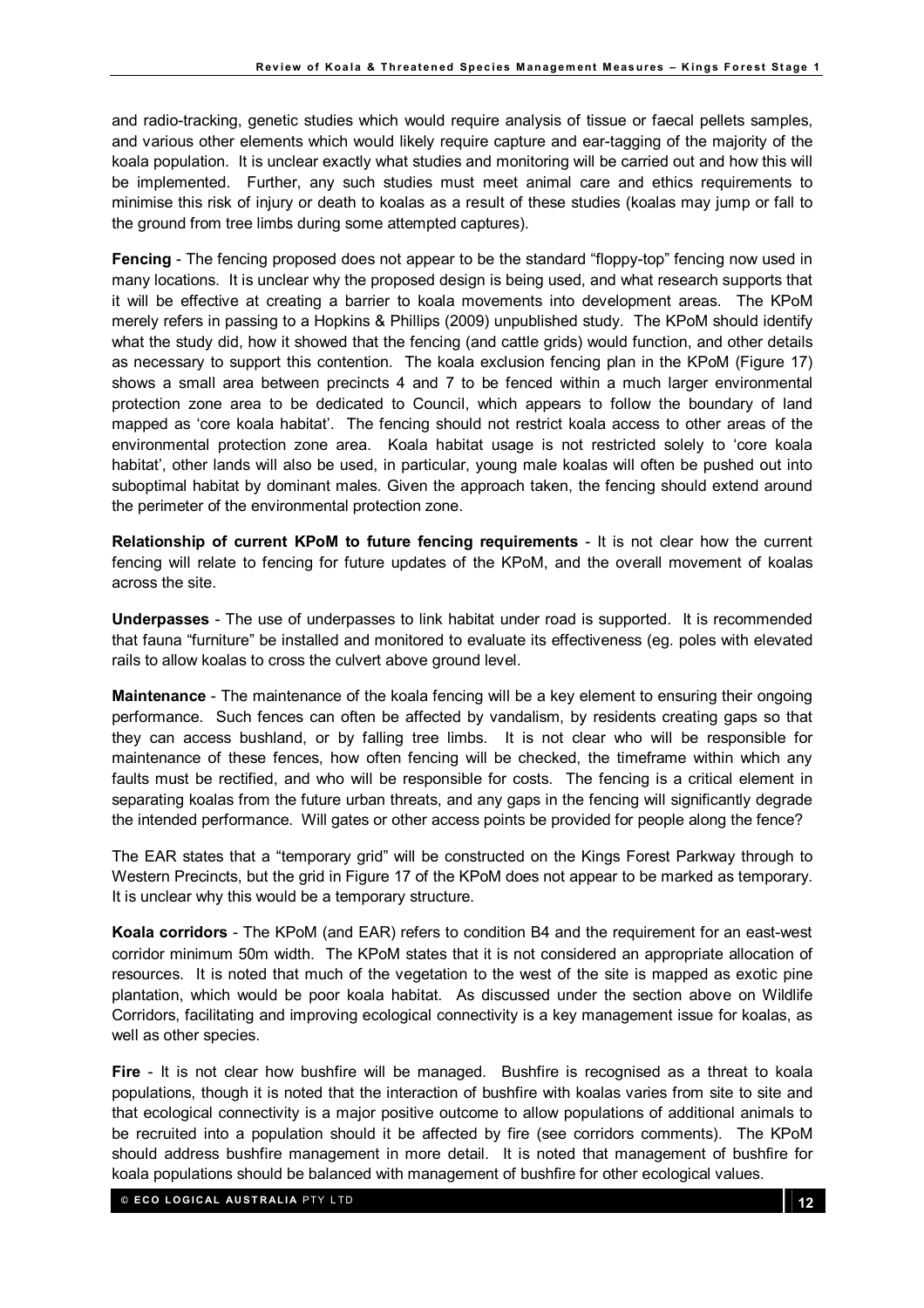Roads - The KPoM does not identify any measures to avoid koala mortalities where roads pass through koala habitat (or movement) areas. The KPoM should identify relevant measures, such as lowering of the maximum speed, installation of speed humps or other devices to reduce car speed, etc.

Previous studies - The results of previous studies of Koala at the site as outlined Section 4.5 are not clearly presented in the KPoM and the implications for Koala Management are not discussed.

Dogs - The KPoM does not identify how roaming domestic dogs, owners which walk their dog(s) and let them off the leash, and koalas entering properties with dogs are to be addressed. These elements are all known to contribute to koala mortalities. The mechanism to be utilised to prohibit the specific breeds of dog is not specified. Similarly how this measure will be enforced (and who by) is not specified.

Tree planting - The KPoM states that 49ha will be planted with koala food trees (and presumably other tree species to provide an appropriate and diverse mix of local provenance native species). It is noted that the KPoM identifies one tree per  $25m^2$ , for a grand total of approximately 17,000 trees. However, 490,000m<sup>2</sup> at the specified density gives a figure of 19,600 trees. The KPoM gives an "indicative" pattern for koala food tree planting, and does not specify which species will be planted, maintenance of the trees, and many other details. It is recommended that these details be included in the KPoM.

It is not clear how the tree planting areas relate to the development precincts, the position of koala exclusion fencing, and the requirements of APZ's. It is recommended that these elements are clarified. The tree planting areas may possibly be in conflict with (a) areas to be regenerated as heathland, asset protection zone requirements, the location of swales, the location of the koala fence, and possibly other elements of the proposal.

The timing for planting is given as "generally within 180 days of commencement of any works contemplated by this Project Application and, in the golf course area, will commence as soon as the bulk earthworks there are completed". The timing for these works is somewhat vague, and it is recommended that it is more specific.

Provisions for tree deaths (ie. replacement) should also be identified.

#### Key Discussion Points between Dr Steven Ward (ELA) and Dr Steve Phillips (Biolink)

A submission to the NSW Scientific Committee to list the Tweed Coast & Brunswick Coast koala population as an endangered population under the TSC Act is likely to occur in the future (it is understood that the submission has been drafted). At this stage this listing is not in force and thus does not affect the Kings Forest proposal, however it does indicate that the koala population in this region is considered under pressure.

References in the text below to "CKPoM" refers to DRAFT Tweed Coast Comprehensive Koala Plan of Management that is currently under review by TSC, and "KPoM" refers to draft Kings Forest Koala Plan of Management.

The CKPoM encourages the all Koala Plans of Management to be adaptive, and to allow the plan to conform over time with the CKPoM (ie. when the plan is reviewed). This is important for a development proposal being carried out over a long time frame like Kings Forest (eg. a large fire event might require a change in management approach).

The CKPoM supports the encapsulation of development areas. However, potential koala habitat should not be enclosed, as the aim of the CKPoM is to lift the current 20% koala occupation of suitable habitat to 40-50% occupation. This is relevant to the northern portion of Kings Forest, where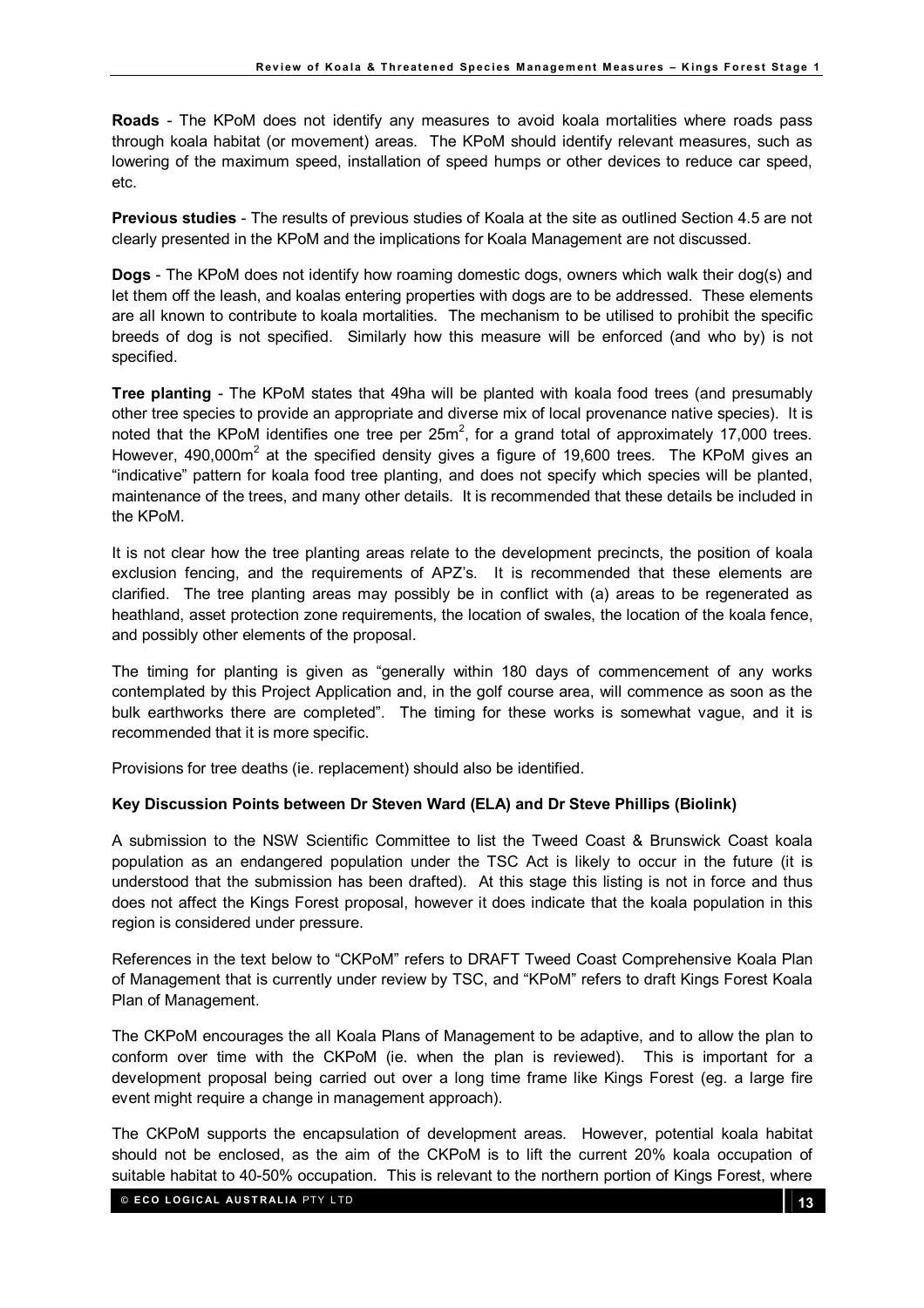fencing is proposed around core koala habitat only; and koalas would be excluded from potential koala habitat. This component is inconsistent with the CKPoM

The CKPoM does not specify fence design, but the fence design proposed appears to be consistent with a design effective at koala exclusion purposes. However, a key issue for koala exclusion fences is maintenance. The CKPoM may contain a provision that there be an easement for fence maintenance, that this easement be dedicated to Council, and that there be a developer levy (based on a per kilometre rate) to fund ongoing fence maintenance by Council.

The CKPoM specifies minimum culvert design to allow koala crossing (minimum standard width and height dimensions of approximately 1.2m by 1.2m for a traverse of a distance up to 46m under a road). However, Steve Phillips also commented that culverts will tend to sink over time, and thus permanent water pooling may occur, which can prohibit or discourage koala movements. Thus, the CKPoM recommends that culverts are free draining, and Steve Phillips commented that this can often be delivered by siting culverts 1m above ground level (noting that specific design will be dependent on site conditions, substrates and hydrology).

The CKPoM proposes that Council create a bylaw that areas outside of urban enclave(s) are prohibited to have dogs. The Kings Forest proposal and KPoM should not prevent the application of such a bylaw if/when enacted.

Fire is a major risk to the Tweed Coast koala population. Hazard reduction should be done by mechanical means with no loss of koala food trees.

The CKPoM proposes that habitat restoration (or koala food tree planting) is to be performed by Council, with funding for works provided by developers. The quantum of funding has not yet been approved by Council. Steve Phillips noted that for lands to be dedicated to EPA, Council could do works on behalf of and in consultation with EPA, and that this is occurring successfully at other sites.

### Acid Frog Compensatory Habitat Plan

The acid frog compensatory habitat plan (Appendix 1 of the TSMP) tends to focus on the Wallum Froglet in terms of habitat requirements and the provision of compensatory habitat. There is little attention given to the Wallum Sedge Frog, but rather it is assumed to have the same habitat requirements and potential benefits from the Wallum Froglet habitat creation.

Reference is made to compensatory acid frog habitat as part of the Tugun Bypass and cites the work by Ecosense Consulting Pty Ltd, 2005 as containing expert opinion on acid frogs. This document is not in the reference list for the TSMP or the Ecological Assessment Report (EAR). However, from this work, a number of recommendations are provided for compensatory habitat to meet the specific requirements of acid frogs. These include:

- Ponds should be constructed in sandy substrates (which previously contained 'Wallum') with an underlying organic hardpan;
- Ponds should generally be shallow and constructed in areas of high groundwater;
- Water quality should exhibit the following characteristics:
	- $\circ$  pH <5 (as influenced by humic soils);
	- $\circ$  hardness < 100 p.p.m;
	- $\circ$  salinity < 350 uS.cm-1;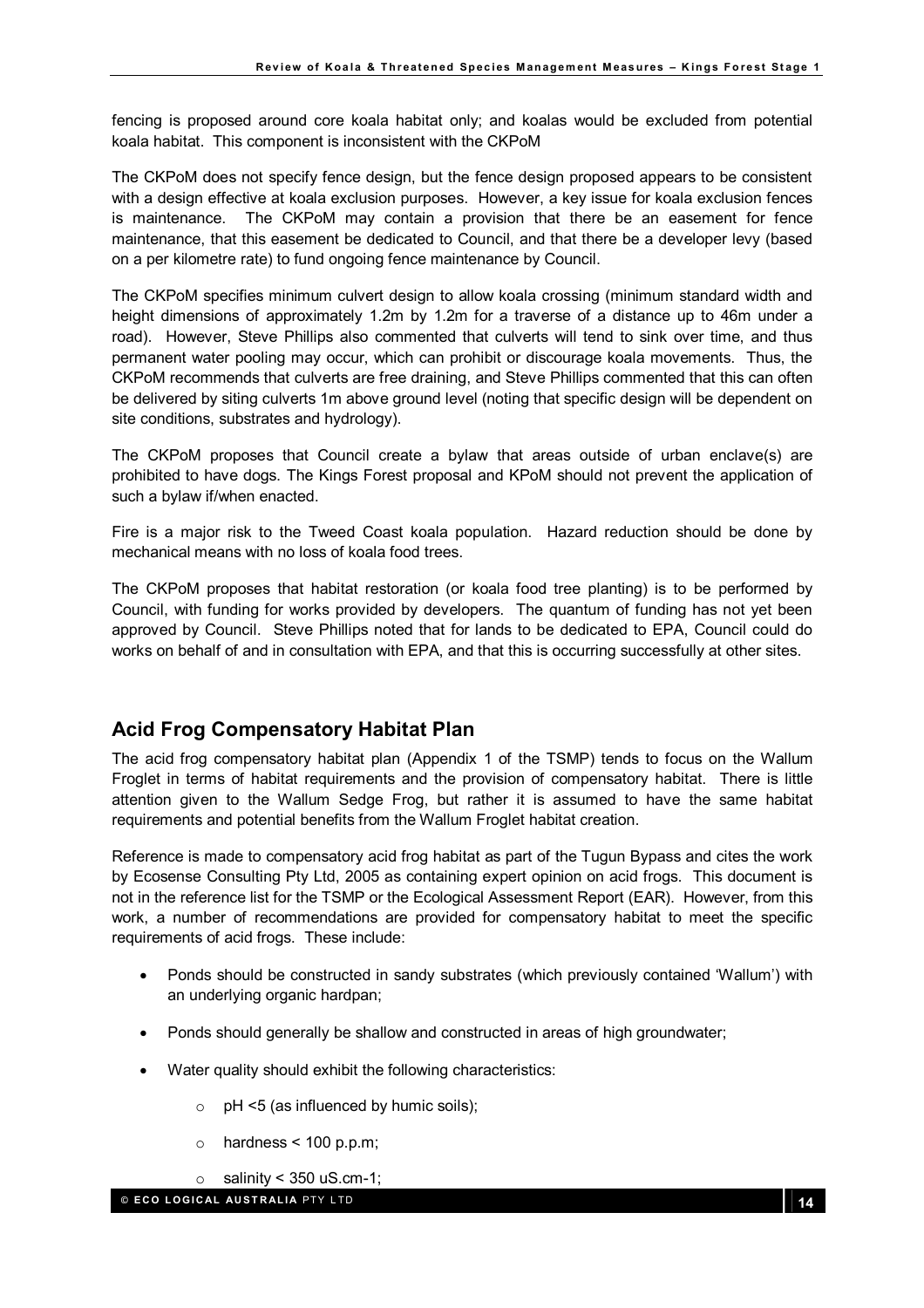- Ponds should be ephemeral to prevent habitation by fish but have a minimum hydro-period of 4-6 weeks for the Wallum froglet; and
- Pond fringes should be densely planted with emergent species to prevent predation by the Cane toad (Bufo marinus).

In a paper by Griffith et al. 2003, 'wallum' is defined as the vegetation, across the full range of structural formations, occurring on dunefields, beach ridge plains and sandy backbarrier flats in southern Queensland and northern NSW. 'Other definitions include 'coastal vegetation on sandy acidic soils, in south-eastern Queensland' and 'sandy coastal sites with impeded drainage, usually supporting heath, scrubby communities or swamps' (Griffith, et al. 2003).

The plan states that compensatory habitat areas occur on sandy substrate which historically contained 'wallum' vegetation. However, there is no vegetation map for the entire Kings Forest development to demonstrate vegetation communities (historical and present-day). Therefore, the likely success of the locations for compensatory habitat cannot be accurately determined from the compensation plan.

The plan contains a map showing the location of acid frog compensatory habitat, with 14 separate locations across the site, mostly within environmental buffers and EPZs. The plan also briefly describes the type of works proposed in each of the 14 sites but lacks detail on existing condition. In some cases, works may only require fencing of habitat and ensuring that machinery does not enter the area and therefore, the melon-holes may not add additional habitat value.

From the "Bulk earthworks" plan (Mortons 2010), there appears to be earthworks proposed within some of these compensatory areas, particularly within buffer areas. Page 48 of the plan states if necessary, topsoil/organic material will be stockpiled during initial earthworks and used to line constructed frog habitat areas. However, given the complexity of the frogs habitat requirements (sandy substrates (which previously contained 'Wallum') with an underlying organic hardpan and water with a  $pH \le 5$  (as influenced by humic soils)), recreating this substrate will be a challenge, is largely experimental and may fail.

Compensation areas 1,3,12 and 14 may not provide the acidic conditions required, as potential acid sulphate soils are not mapped in these locations and there have been no previous records of acid frogs occurring in these locations. Further, when the compensatory habitat map is cross-checked with the acid frog core habitat map contained in the TSMP, compensation areas 1,3,12 and 14 occur outside of the core habitat areas. While the species may occur in such areas during foraging, the habitat elements required for breeding habitat may not occur in these proposed sites.

Given the sensitivity of frogs to pollution, the presence of compensatory habitat within the proposed Golf Course may not be compatible and use of chemicals (herbicides and fertilizer) within the golf course will need to be seriously considered.

It is stated (p. 32) that the narrow design of the melon holes, coupled with the dense planting of Sawsedge, will assist in the prevention of mosquito breeding, protect tadpoles from predation and preclude the occurrence of Cane toads. Cane Toads prefer open habitats, so the plantings will discourage them from breeding in the melon holes; but there is no scientific evidence to support how the thick sedge vegetation will prevent mosquito breeding.

The example of the Tugun Bypass and the presence of wallum frogs within its acid frog compensatory habitat are discussed. However, the compensatory habitat for the Tugun Bypass consisted of 4 larger ponds instead of many scattered melon holes. The melon hole approach was designed at Kings Forest to reduce the likelihood of mosquito breeding, due to the location of adjacent residential areas. However, there is no scientific evidence to support this. One benefit, and of potentially more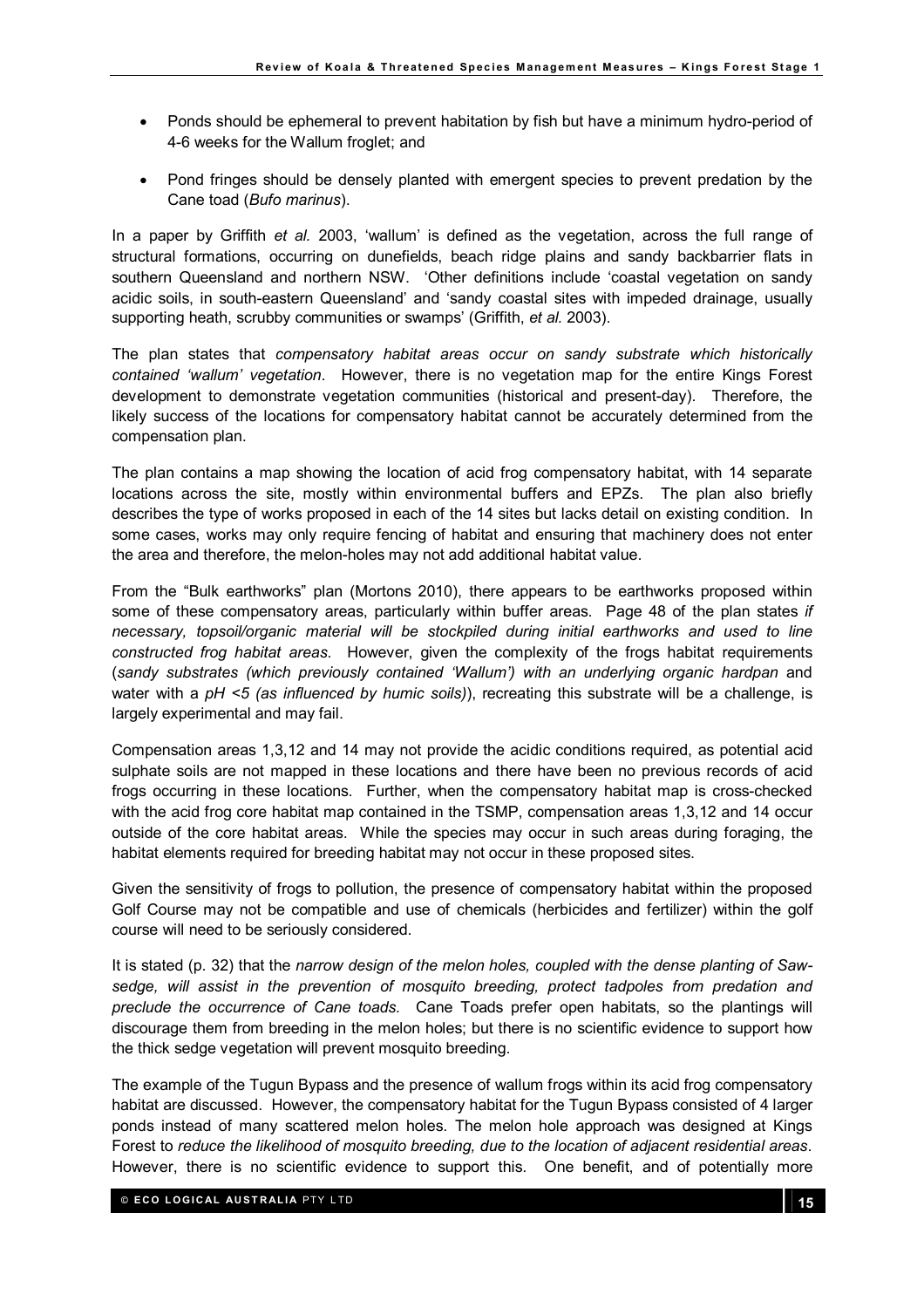importance to the success of the compensatory plan, is that many scattered melon holes compared to several large ponds will reduce the chance of Gambuzia holbrooki (predatory mosquito fish) occurring. Ensuring the melon holes are designed to be ephemeral (as planned) will also reduce the risk of predation by gambuzia.

Acid frogs are is likely to be particularly susceptible to sediment impacts, changes in hydrology, and potentially changes in pH (associated with acid sulphate soils and/or treatment of these soils with lime). Council has raised concerns about the ability of the stormwater and sediment control measures to adequately control impact during the construction phase.

Removal of soil to create the melon holes (approximately 60cm deep by 180cm long) will lead to oxidation of acid sulphate soils, with a likely spike in pH within the melon hole following its construction. The spoil will also need to be treated offsite with lime.

Section 4.2 of the VMP states "It should be noted that acidic conditions within revegetation areas need to be maintained in order to provide suitable habitat for acid frogs. Treatment of Acid sulphate soils with lime within and immediately adjacent to the EPZ's and ecological buffers is therefore prohibited". The distance over which lime treatment is to be prohibited should be specified and integrated into any Acid Sulphate Soil management plan.

The EPA does not support the proposed wallum frog compensatory habitat plan on the following grounds:

- The areas in question are already well known as core breeding habitat and that undertaking earthworks within these areas to enhance habitat values for the targeted benefit of one fauna group, is at odds with the key offsetting principles in NSW
- Regeneration and management regimes already required under the CPA, and the tenure/zoning to be secured for these areas will maintain and improve habitat and breeding opportunities for the Wallum frog species without risking negative impacts associated with widespread earthworks in or near areas of sensitive existing threatened species habitat.
- Key to the wallum frogs survival is the maintenance of suitable hydrology to protect their habitat. As such further information is requested from the EPA regarding the significance of earth works and changed hydrology upon existing and potential habitat values of the environment buffer and EPZs across the site.

TSC are also not supportive of the proposed acid frog compensatory habitat plan as the work proposed is largely experimental and it is not clear if the very specific conditions required by these frogs can be re-created, especially given the major changes to the land surface, drainage and groundwater relations that will occur with the proposed bulk earthworks. TSC recommend that further specialist advice is needed to examine the technical feasibility of the proposal, and that contingency plans be in place in the event that the proposed plans perform poorly.

### Feral Animal Management Plan

ELA have reviewed the Feral Animal Management Plan (FAMP) and note that there are many issues as discussed in the report, that inhibit the effective control of feral species, including the need for a coordinated landscape approach to control, the problems associated with baiting including non-target species and proximity to urban areas and the labour intensity and cost associated with trapping.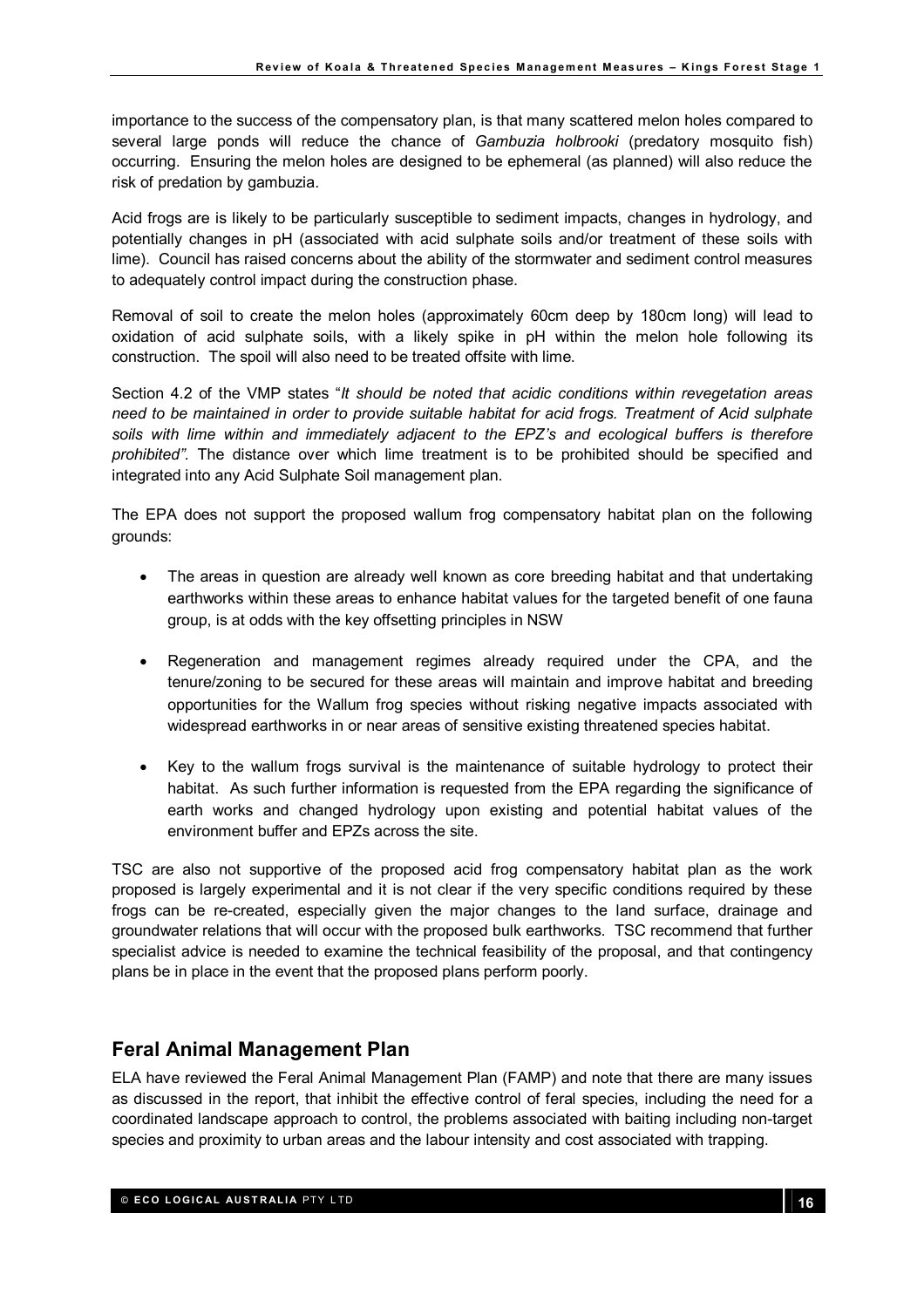ELA have the following comments in relation to this plan:

- The government agency that supports and provides information on feral species control is the Rural Lands Protection Board, now know as the North Coast Livestock Health and Pest Authority (LHPA). This agency should be consulted when undertaking any feral pest control to determine the most effective methods within the broader landscape, and to coordinate efforts with adjacent landholders. The FAMP makes no mention of this agency.
- The number of feral species requiring control was narrowed down to Cane Toad, Red Fox and feral cats and dogs. ELA also believe that control of rabbits and the Indian Myna (referred to in the FAMP as Common Myna) should also be included in this list. The TSC undertakes control of rabbit along the coastline and such control should be extended and to the Kings Forest site and control undertaken in coordination with the council. There is a Threat Abatement Plan for rabbit under the EPBC Act. TSC are also actively controlling Indian Myna within the Shire due to the recent arrival of this species on the north coast and the large population growth associated with the arrival of this species.
- The Indian Myna benefits from human habitation and landscape modification. There should be commitment monitoring and trapping of this feral species to reduce the impacts on native species, especially hollow-dependent fauna and native birds that are excluded from habitats by the aggressive nature of the Indian Myna.
- Gambuzia holbrooki (Mosquito Fish) is another feral species that threatened the Wallum Froglet and Wallum Sedge Frog at the site. There is no mention of this species or its control within the FAMP. Predation by Gambuzia is listed as a Key Threatening Process under the NSW Threatened Species Conservation Act. A Threat Abatement Plan also been developed for this species.
- There is no discussion of whether native frog species are likely to enter the light traps proposed to trap cane toads and what would be the likely outcome of being trapped with a cane toad given the species is poisonous.
- If the light traps are effective for trapping of cane toads, without attracting or harming native frogs, then they should become part of the regularly maintenance regime for golf course staff.
- Exclusion fencing of ferals is discussed as an option but is not recommended at the site. The proposed koala exclusion fencing and fauna underpasses is mentioned in the FAMP, but there is no discussion of how this with interact with movement of feral animal species. There should be further discussion of this and how feral predation will be managed at fauna underpasses through the provision of escape poles and other furniture.

TSC presented a long list of issues in relation to the inadequacy of the FAMP which included:

- 1. The inadequate literature review, which should be updated to include more contemporary literature and relevant regulations;
- 2. Rabbits, Ferrets and Stoats should not be kept on the estate;
- 3. More detail needs to be provided for each feral species on the objectives, actions for each phase of the development; specific control strategies for any Threatened species and responsibilities for action;
- 4. The need for a measurable and comprehensive monitoring and evaluation framework; and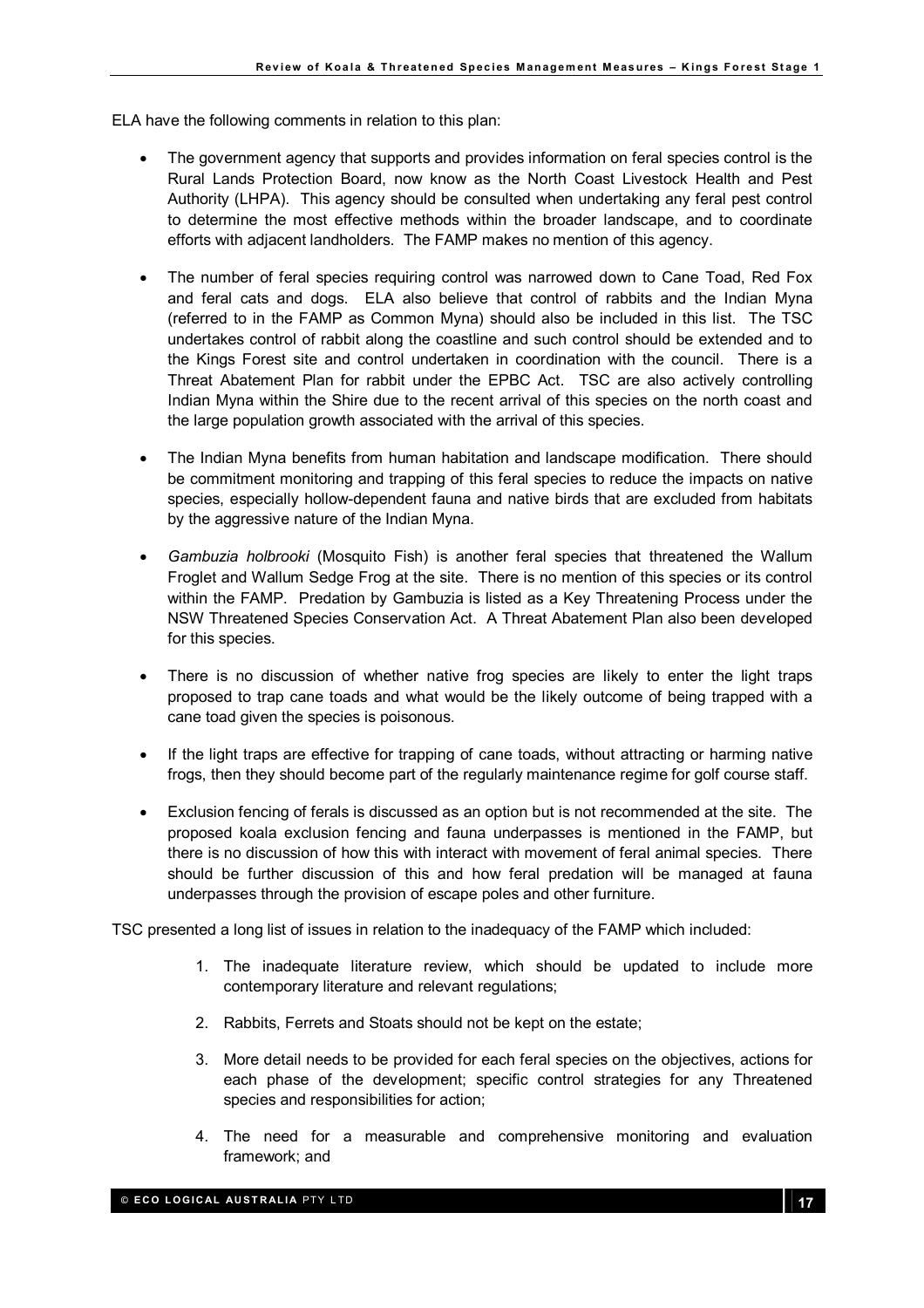5. Partnerships should be developed for feral control between LHPA, NPWS and TSC.

#### Drainage Maintenance and impacts to threatened species habitat

DGR 7.6 requests that the proponent assess the necessity of drains currently in operation across the site and for those required into the future, assess the impact of any ongoing maintenance required to ensure their effectiveness. The only drain across the Kings Forest site identified as necessary for flood mitigation and site drainage is Blacks Creek.

The EAR states that: "The east-west agricultural drainage channel - also known as Blacks Creek running through the SEPP 14 wetlands within the central part of the site needs to be retained for flood management purposes and will require periodic maintenance to maintain adequate flows in flood events. This will involve removing excessive vegetation growth, obstructions to water flow (eg snags etc) and deposited sediment. Based on the historical maintenance regime, it is expected that removing vegetation growth by chemical spraying will be required at two-yearly intervals, whilst the removal of deposited sediment will be required approximately once every ten years. The drain has been routinely maintained under Existing Use Rights. The project application is seeking consent for the on-going routine maintenance of the eastwest drain once these rights are relinquished."

It is not clear why this drain is required for flood management (and would be outside the scope of this review). However, the drain appears to run through SEPP14 wetlands, and thus it recommended that this drainage channel should be rehabilitated rather than maintained. Use of chemical sprays within wetland areas is not recommended due to the potential for spray to migrate into the wetland and cause impacts to flora & fauna.

The Drainage Maintenance Impact Assessment (Gilbert & Sutherland, 2011) suggests that Blacks Creeks be maintained approximately every 10 years to remove the build up of sediment, where the deposition of silt is greater than 20cm deep. In addition, plant growth should be managed to prevent the drainage system from blocking up. While this assessment includes Section 3.5 Impacts to flora and fauna, there is really no discussion of "impacts" except that a visual inspection of flora and fauna should be conducted within 48 hours of herbicide application to ensure no adverse impacts have resulted from the application.

There is a no assessment of potential impacts to state and federally listed threatened species as result of drain maintenance.

The Drainage Maintenance Management Plan (DMMP) (Gilbert & Sutherland, 2011) aims to detail strategies to mitigate the potential environmental impacts associated with the ongoing maintenance of the east-west drain at the Kings Forest site including impacts to flora and fauna. However, the only mitigation measures are related to herbicide application as quoted above (a visual inspection within 48 hours of herbicide application). Therefore the proponent has not adequately assessed or mitigated against impacts to threatened species in relation to maintenance of Blacks Drain.

The DMMP notes that approval from DWLC (NSW Office of Water) and DPI (Fisheries) will be required prior to undertaking the proposed maintenance of Blacks Creek. Comments received from these agencies of relevance to threatened species are listed below.

NSW DPI (Fisheries)

The removal of snags, ongoing dredging and long term removal of marine vegetation, particularly within Cudgen Nature Reserve is inconsistent with the objectives of the Fisheries Management Act 1994 and DPI policy guidelines.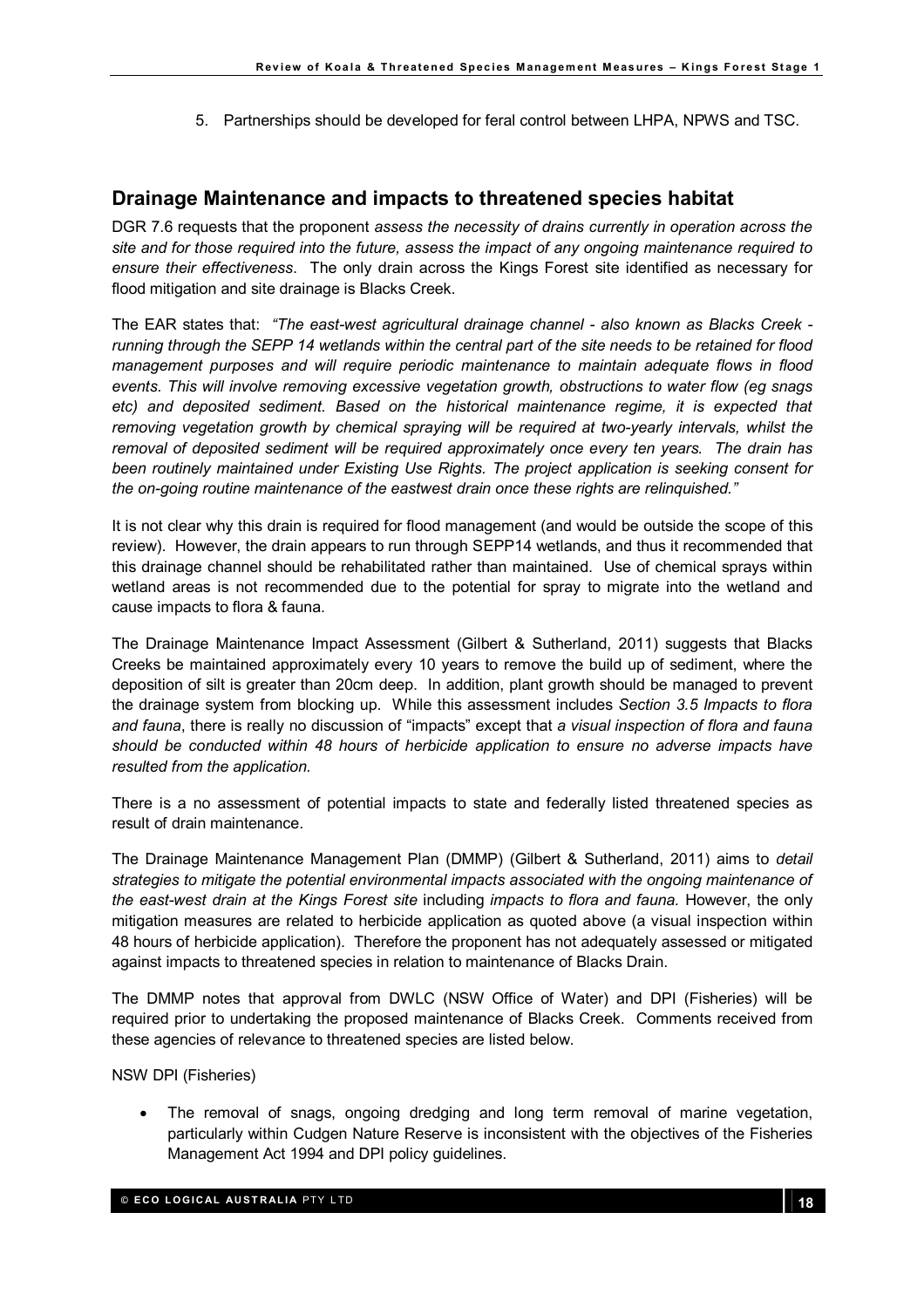- Blacks Creeks is a natural waterway that has been highly modified, yet is still a tributary of Cudgen Creek estuary and as such contributes to the overall fish habitat values of the estuary.
- The DGR 9.2 address measures to protect and manage riparian corridors and adiacent aquatic habitats in consideration of the Tweed Coast Estuary Management Plan (TCEMP). However, Fisheries (and Council) do not believe the proponent has clearly demonstrated how the proposal meets the objectives and recommendations within the TCEMP.
- The EA fails to adequately assess the presence of aquatic flora and fauna and the likely impacts of the proposal on these aquatic ecosystems. The assessment should also include assessing the quality and quantity of stormwater and flood water discharges into Cudgen Creek Estuary.

NSW Office of Water (NOW)

- There are alternate options to the applicant's proposed methods for on-going routine maintenance of Blacks Creek for flood management purposes. NOW recommend that Blacks Creek be maintained and managed as a functioning stream and the removal of snags is removed from any management strategy.
- The applicant should consider Blacks Creek not simply as a flood channel, but rather as a beneficial ecosystem that will assist in buffering the impacts of urban development and filters pollutants prior to release into receiving SEPP14 Wetlands.

NSW EPA

- The adequacy of Blacks Creek to mitigate flood flows from the subject lands is critical to the project assessment.
- The discharge point from the Kings Forest site is the current Cudgen Nature Reserve boundary at Blacks Creek and the Project Application cannot rely on future downstream flood mitigation within Blacks Creek or Cudgen Nature Reserve (ie. future dredging, clearing, widening, straightening or other works downstream of the Kings Forest site will not be permitted within Cudgen Nature Reserve.

TSC

- The point where Blacks Creek joins Cudgen Creek is approximately 2km downstream from Cudgen Lake. This is a poorly flushed part of the estuary and it is possible that stormwater inputs to this estuary reach could experience extended residence times and increase algae growth potential. It is also possible that stormwater discharged to Blacks Creek and Cudgen Creek could be conveyed into Cudgen Lake on incoming tides, increasing the nutrient input to this system.
- The potential impact of increased nitrogen discharge to Blacks Creek and Cudgen Creek should be discussed, specifically, the potential for increased risk of eutrophication and sags in dissolved oxygen levels in the creek due to increased frequency and duration of algae blooms.
- One remaining concern with the proposed stormwater design is the low flow pipe. Typically it is the low flow "first flush" that is targeted for treatment, as it is likely to contain the most gross pollutants, sediments, hydrocarbons, and other contaminants. Under the proposed stormwater system it appears that this water would, at least in part, be captured by the low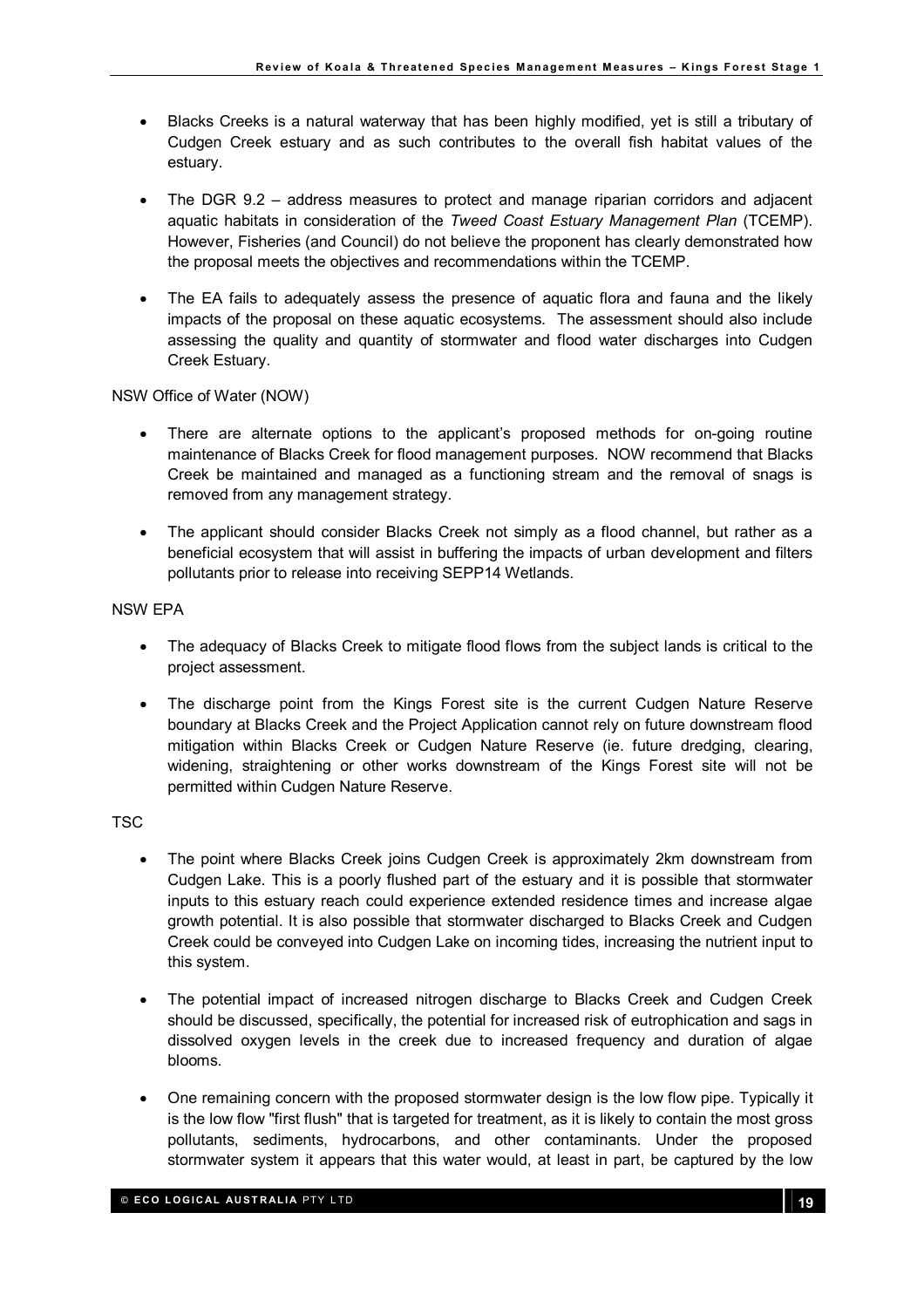flow system rather than the bio-infiltration treatment areas, and as such, could be discharged directly to Blacks Creek. These same concerns arise should a chemical spill, sewage overflow etc. enter the stormwater system. Council therefore requests the installation of a treatment basin at the outlet of the low flow pipe, for containment of contaminants prior to discharge to Blacks Creek.

### Erosion and Sediment Control Plan (Gilbert & Sutherland, 2011):

The plan proposes monitoring of water quality conditions. The report should identify proposed monitoring locations, and should include monitoring sites within the various areas to be retained, in particular for all SEPP14 wetland areas being retained.

The plan identifies locations for sediment basins, often with one sediment basin per catchment. It is noted that locations for sediment fences are not identified. Further, the catchment boundaries mapped do not appear to cover all construction zones, in particular the proposed road crossing through SEPP14 wetland areas. It is recommended that construction boundaries be added (to a separate map if necessary for clarity purposes) to ensure that all construction zones will receive sediment and stormwater controls. Given the close proximity of construction boundaries to SEPP14 wetlands (ie. a low buffer distance to deal with any failures of sediment fencing or stormwater basins) it is essential that sediment and water quality received is of an extremely high standard. It is recommended that the boundary for any areas of vegetation to be retained have sediment fence controls implemented prior to construction works for each precinct.

The direction of all flow from development areas (via perimeter bund) to sediment basins may cause concentration to a few locations of water flows received by SEPP14 wetlands (and possibly other retained vegetation). It is recommended that confirmation be sought from the stormwater consultant that water flows patterns, which are likely currently broad sheet flow, received by native vegetation (in particular for SEPP14 wetlands) will not be altered by the proposed controls. Should water flow patterns be altered then the sediment and stormwater basin design should be altered to result in the minimum change to current water flow patterns.

Section 3.3 identifies that stockpiled soil should be located 2m+ away from hazard areas (presumably also applying to retained vegetation). This is inadequate, particularly given the sensitivity of SEPP14 wetlands. It is recommended that all stockpiles should be at least 60+m away from SEPP14 wetlands, and at least 30+m away from all retained native vegetation (whichever is the greater distance should apply).

The plan states that "All weather access tracks shall be constructed to all internal water bodies...". It is not clear where these internal water bodies are and where tracks are to be placed. Wherever possible tracks should not be placed within retained vegetation. If this is not possible, tracks should be specifically identified in an approved VMP, and plaved in locations to minimise environmental impact; and constructed so as to minimise erosion. Any such tracks should also be locked with keys available only to approved personnel.

It is also not clear how sediment and stormwater will be managed for any roads that traverse through environmental protection zones. Given that some roads are proposed through SEPP14 wetlands, it is considered that very rigorous controls indeed will be required, particularly if fill will be placed to build up the road base.

Sterile straw bales should be utilised instead of hay bales to avoid the introduction of potential grass seeds (ie. weeds).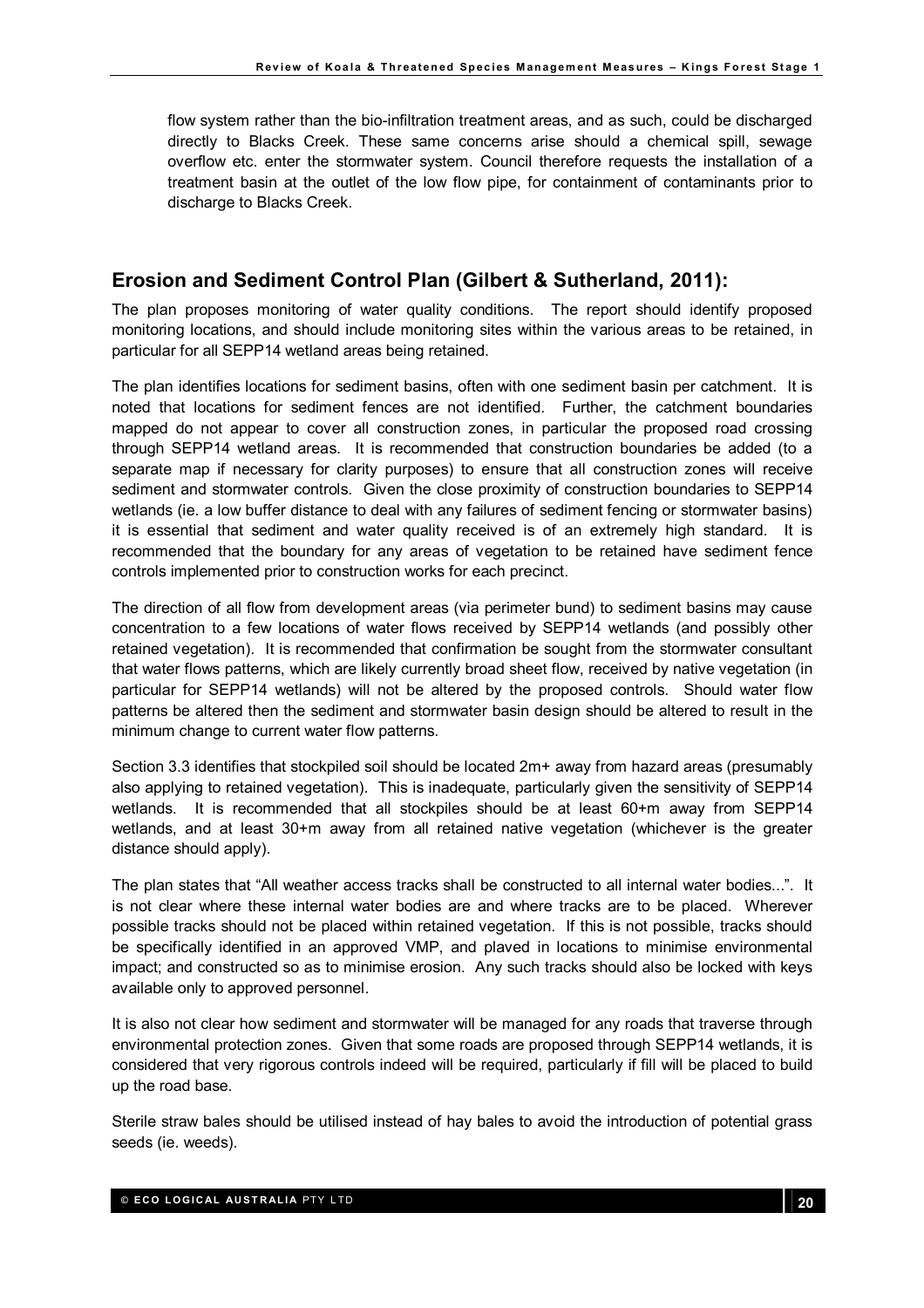Potential enforcement measures which can be applied, and trigger points for these enforcement measures, should the Stormwater / Sediment Control Plan not meet its objectives should be specified. This should include immediate reporting of incidents to the overseeing authority for breaches with potential to cause harm to the environment.

# Site Based Management Plan (SBMP)

The SBMP is an important document for collating all the management plans and presenting all the issues, actions, responsibilities, timing and frequency of monitoring, performance criteria, reporting and corrective measures. The various management plans for the site contained an inordinate amount of repetition of information and but often the level of detail of monitoring and reporting is absent from the individual management plans. Therefore, the SBMP is essential in presenting all the mitigation measures and actions that have to take place to protect the environment and threatened species habitat, during the different phases of the development.

However, ELA believe this document requires the following corrections / additions:

- Requires the threatened flora management actions to be entered into the plan for each of the 4 threatened flora species indentified in the TSMP;
- 15 threatened fauna species have been identified within the TSMPs, with management actions detailed in the for each species. However, the SBMP only addresses 5 of these species. All threatened fauna species in the TSMP need to be added to the SBMP to ensure all of the mitigation and restoration actions are undertaken. In addition, there are a further 12 threatened fauna species that have been recorded on the site or have the potential to occur that are not documented anywhere (see page 75 of the EAR).
- The following should be added to the "Identification of incident or failure" section for the Wallum Froglet and Oblongburra Frog
	- o Presence of cane toads breeding within the melon holes
	- $\circ$  Presence of Gambuzia holbrooki within melon holes
	- $\circ$  Dense plantings around the melon holes not establishing
- Issues identified for Oblongburra Frog include the *protection and restoration of 2 constructed* dams which currently occur in precincts 12 and 13, one of which requires repair. Precincts 12 and 13 correspond to compensatory habitat area 9 in the acid frog compensatory habitat plan, yet there is no mention of this proposed action in the acid frog plan. Both the acid frog compensatory habitat plan and the SBMP actions should be consistent.
- Responsibility for funding of all management actions should be clearly identified. Currently the EAR identifies the intent to dedicate lands to NPWS, Council, or possibly for other ownership and management. The group(s) to be responsible for and to fund works across all environmental lands (and to control any development impacts) must be very clear so that there are clear lines of responsibility. This is particularly the case at ownership boundaries (for example where development lands adjoin lands to be dedicated to NPWS or Council).
- The SBMP needs to resolve the following conflicts between the various management plans, as suggested by the following agency comments: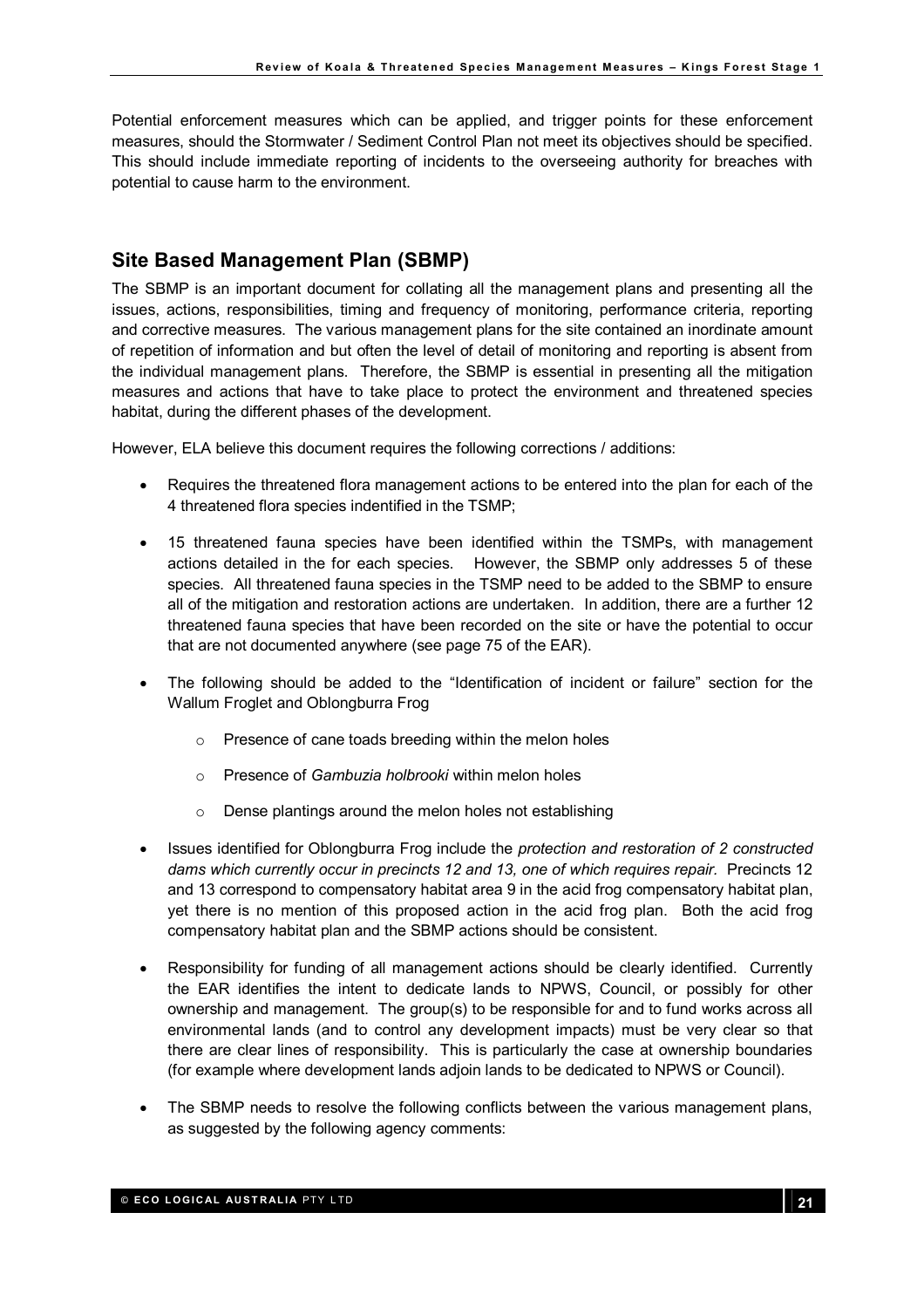- $\circ$  TSC note that the proponent presents plans to re-establish heathland, plant koala food trees and create habitat for acid frogs over many of the same areas. As heathland is not regarded as koala habitat and does not contain koala food trees this is considered inappropriate. It is also proposed to plant koala food trees in the area currently mapped as Littoral Rainforest which is also not koala habitat. Similarly, planting of koala food trees in acid frog habitat would only be appropriate around the margins. The proponent also seeks to re-instate heathland (and koala food trees) in bushfire Asset Protection Zones, which is also considered inappropriate.
- $\circ$  The EPA believe that some the works proposed in the various management plans are inconsistent, rather than overlapping and recommend that the vegetation communities proposed should reflect the communities that would naturally occur on each site or designated work area.

# References

Biolink (2011) Tweed Coast Koala Habitat Study. Report to Tweed Shire Council.

Department of Environment and Climate Change NSW (DECC) (2008). Recovery plan for the koala (Phascolarctos cinerus).

Gilbert & Sutherland (2011). Site Based Management Plan Incorporating Golf Course Management Plan, Kings Forest Stage 1 Project Application, Kings Forest NSW. Prepared for Project 28 Pty Ltd, June 2011.

Gilbert & Sutherland (2011) Groundwater Management Plan Kings Forest Stage 1 Project Application, Kings Forest NSW. Prepared for Project 28 Pty Ltd, February 2011.

Gilbert & Sutherland (2011). Stormwater Management Plan Kings Forest Stage 1 Project Application, Kings Forest NSW. Prepared for Project 28 Pty Ltd, June 2011.

Gilbert & Sutherland (2011). Erosion and Sediment Control Plan Kings Forest Stage 1 Project Application, Kings Forest NSW. Prepared for Project 28 Pty Ltd, April 2011.

Gilbert & Sutherland (2011). Drainage Maintenance Management Plan Kings Forest Stage 1 Project Application, Kings Forest NSW. Prepared for Project 28 Pty Ltd, June 2011

Griffith, S. J., Bale, C., Adam, P. and Wilson, R. (2003). Wallum and related vegetation on the NSW North Coast: description and phytosociological analysis. Cunninghamia 8(2): 202–252

Hopkins, M. & Philips, S. (2009) Koala Monitoring – Final Report. Skyline Road Upgrade,

Lismore 2011. Biolink Pty Ltd, Uki, NSW.

James Warren & Associates (2011). Kings Forest Stage 1 Project Application Koala Plan of Management. A report prepared for Project 28 Pty Ltd, June 2011.

James Warren & Associates (2011). Kings Forest Stage 1 Project Application Precinct 1 &5 Threatened Species Management Plan, A report prepared for Project 28 Pty Ltd, June 2011.

James Warren & Associates (2011). Kings Forest Stage 1 Project Application Precinct 2, 3, 4, 6, 7, 8, 9, 10 & 11 Threatened Species Management Plan, A report prepared for Project 28 Pty Ltd, June 2011.

James Warren & Associates (2011). Kings Forest Stage 1 Project Application Precinct 12, 13 & 14 Threatened Species Management Plan, A report prepared for Project 28 Pty Ltd, June 2011.